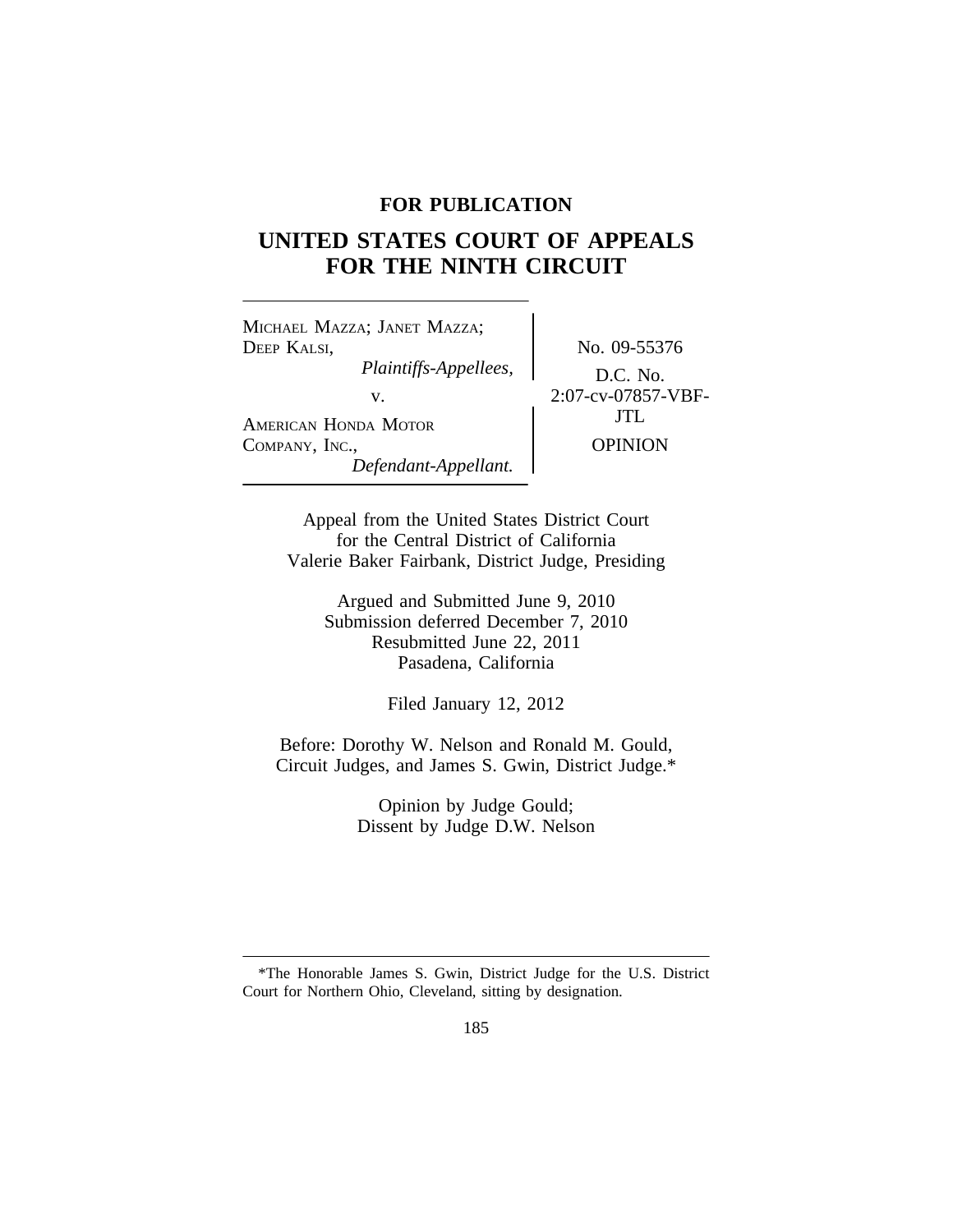# **COUNSEL**

Roy Morse Brisbois, Eric Y. Kizirian, Lewis Brisbois Bisgaard & Smith LLP, Los Angeles, California, for the defendant-appellant.

Donald Manwell Falk, Mayer Brown, LLP, Palo Alto, California for the defendant-appellant.

Robert Ebert Byrnes, Payam Shahian, Glenn A. Danas, Marc Primo, Initiative Legal Group APC, Los Angeles, California, for the plaintiff-appellees.

Michael Francis Ram, Ram, Olson, Cereghino & Kopczynski, LLP, San Francisco, California, for the plaintiff-appellees.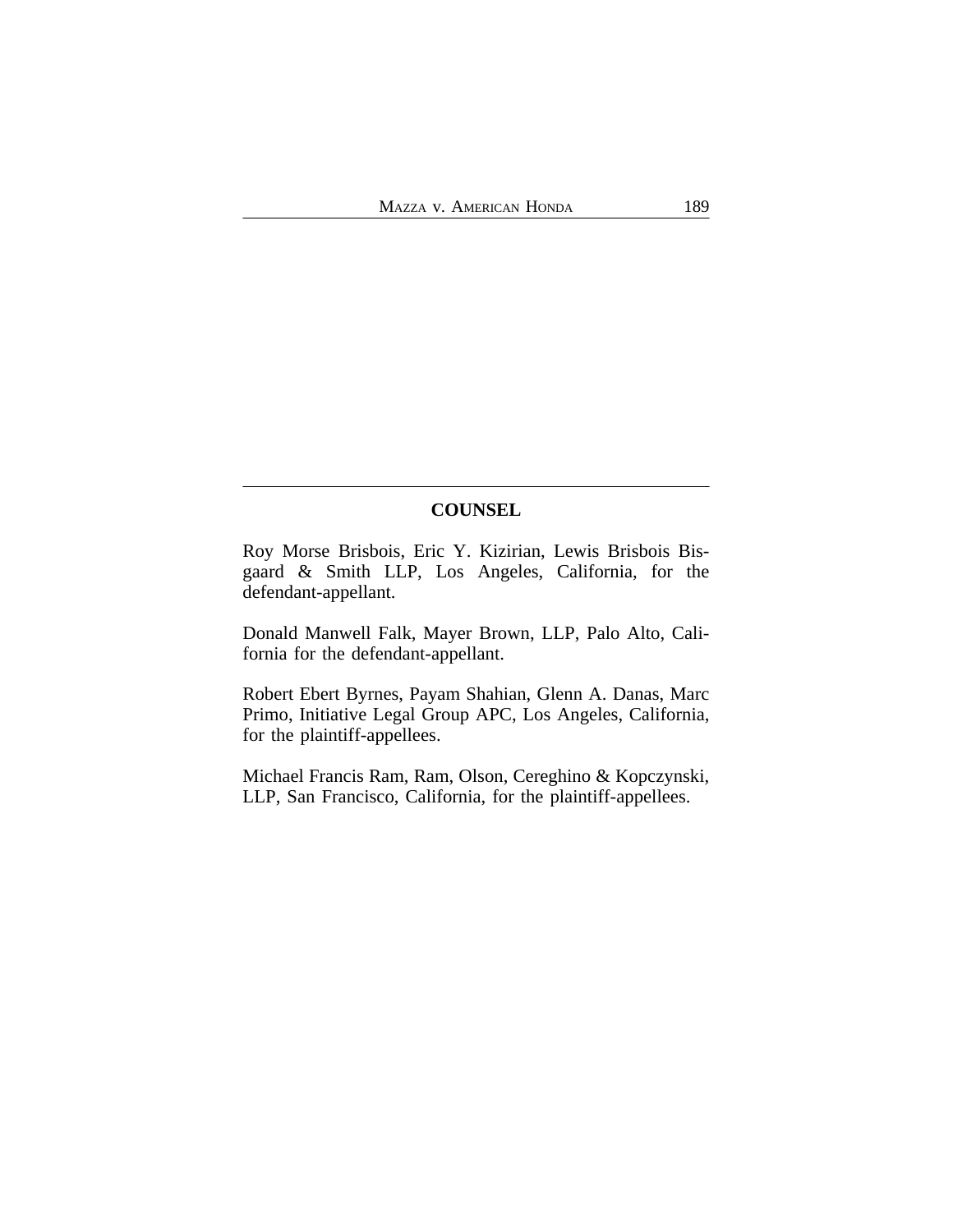#### **OPINION**

GOULD, Circuit Judge:

Honda appeals the district court's decision to certify a nationwide class of all consumers who purchased or leased Acura RLs equipped with a Collision Mitigation Braking System ("CMBS") during a 3 year period under Federal Rule of Civil Procedure 23(b)(3). Plaintiffs allege that certain advertisements misrepresented the characteristics of the CMBS and omitted material information on its limitations. The complaint states four claims under California Law. Honda contends: (1) that Plaintiffs failed to satisfy Rule  $23(a)(2)$ 's commonality requirement; (2) that common issues of law do not predominate because there are material differences between California law and the consumer protection laws of the 43 other jurisdictions in which class members purchased or leased their Acura RLs; (3) that common issues of fact do not predominate because resolution of these claims requires an individualized inquiry into whether consumers were exposed to, and actually relied on, various advertisements; and (4) that some members of the proposed class lack Article III standing because they were not injured.

We have jurisdiction pursuant to 28 U.S.C. § 1292, and we vacate the class certification order. We hold that the district court erred because it erroneously concluded that California law could be applied to the entire nationwide class, and because it erroneously concluded that all consumers who purchased or lease the Acura RL can be presumed to have relied on defendant's advertisements, which allegedly were misleading and omitted material information.

#### **I**

The CMBS was part of an optional technology package for Honda's Acura RL vehicles released in 2005. Honda said that the CMBS detects the proximity of other vehicles, assesses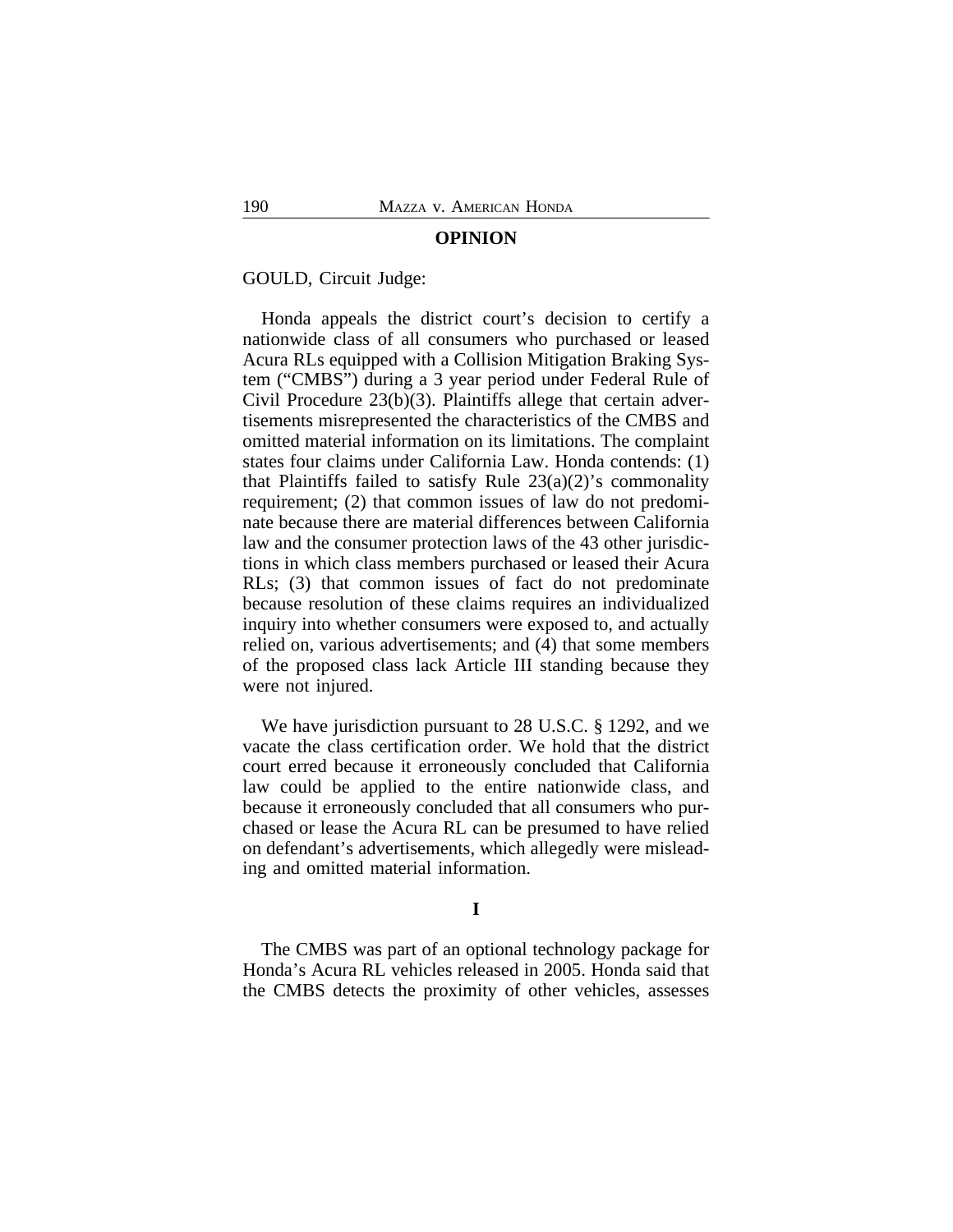the equipped car's speed, and implements a three-stage process of warning, braking, and stopping to minimize the damage from rear-end collisions. At Stage 1, the system sounds a tone and flashes a "BRAKE" warning sign on the dashboard. At Stage 2, the system also brakes lightly and tightens the driver's seat belt. At Stage 3, while continuing the other warnings, the system increases the braking force and tightens both the driver's and the front-end passenger's seat belts. Honda promoted the CMBS as a way to make rear-end collisions less common and to minimize the consequences of collision. The CMBS was sold as part of a technology package that also included adaptive cruise control and run-flat tires, and added \$4,000 to the price of the car. To advertise the CMBS, Honda prepared marketing materials describing the system's functionality.

In 2006, Honda released a product brochure stating that the CMBS "is designed to help alert the driver of a pending collision or  $-$  if it's unavoidable  $-$  to reduce the severity of impact by automatically applying the brakes if an impending collision is detected." The brochure described the CMBS system's three-step process of alerting, lightly braking, and strongly braking if a crash is imminent:

If the system senses a vehicle, it determines the distance and closing speed. If the closing speed goes above a programmed threshold, the system will immediately alert the driver with an audible alarm and a flashing indicator on the instrument panel. If the driver takes no action to reduce speed, the system will automatically tug at the driver's seat belt and lightly apply the brakes. When the system senses that a frontal collision is unavoidable and the driver still takes no action, the front seat belts are retracted tightly and strong braking is applied automatically to lower impact speed and help reduce damage and the severity of injury.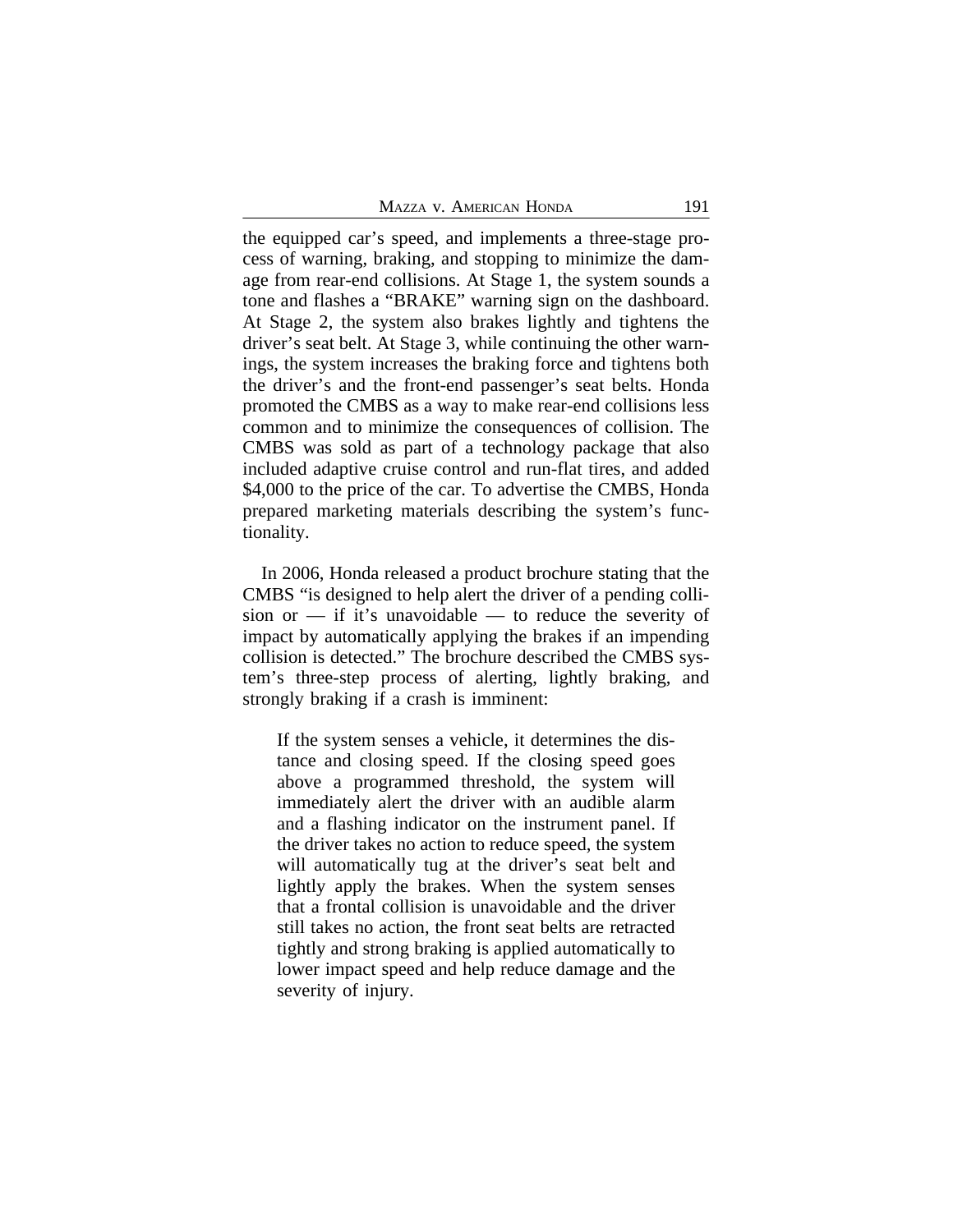The brochure showed a picture of an Acura behind a truck with three labels. Stage 1 was farthest from the truck and stated "RECOGNITION OF POSSIBLE COLLISION." Stage 2 was in the middle and stated "BELTS TIGHTEN AND LIGHT BRAKING." and Stage 3 was nearest the truck and stated "STRONG BRAKING." The 2007 and 2008 product brochures were similar and were available at dealerships.

Honda also released television commercials describing the system's operation. One ran for a week in November 2005 and another ran from February to September 2006. In the 2005 commercial, a voice states, "The driver is warned, and warned again. If necessary, the system even applies the brakes to lessen the potential impact." A voice in the 2006 commercial states, "The driver is warned so he can react. If necessary, the system would have even applied the brakes to lessen a potential impact."

From March to September 2006, Honda released a "What Might Happen" advertisement in some magazines. This advertisement said that "the system can react. It can give you auditory and visual warnings, a tug on the seat belt, and when necessary, even initiate strong braking." Honda ceased mass advertising for the CMBS in 2006.

However, Honda still pursued smaller-scale marketing efforts. Honda posted on its intranet two commercials stating that the CMBS's "various alert stages can overlap depending on the rate of closure of your vehicle and the vehicle ahead . . . . The system does have limitations, and will not detect all possible accident causing situations." These videos were viewable on kiosks at Acura dealerships, and dealers were encouraged to show them to potential customers. The parties have not indicated how many people saw these videos, and Honda discontinued the use of intranet kiosks in March 2008. Honda also operated an "Owner Link" website that contained video clips describing the CMBS. Although this site was developed for car owners, the site was available to any cus-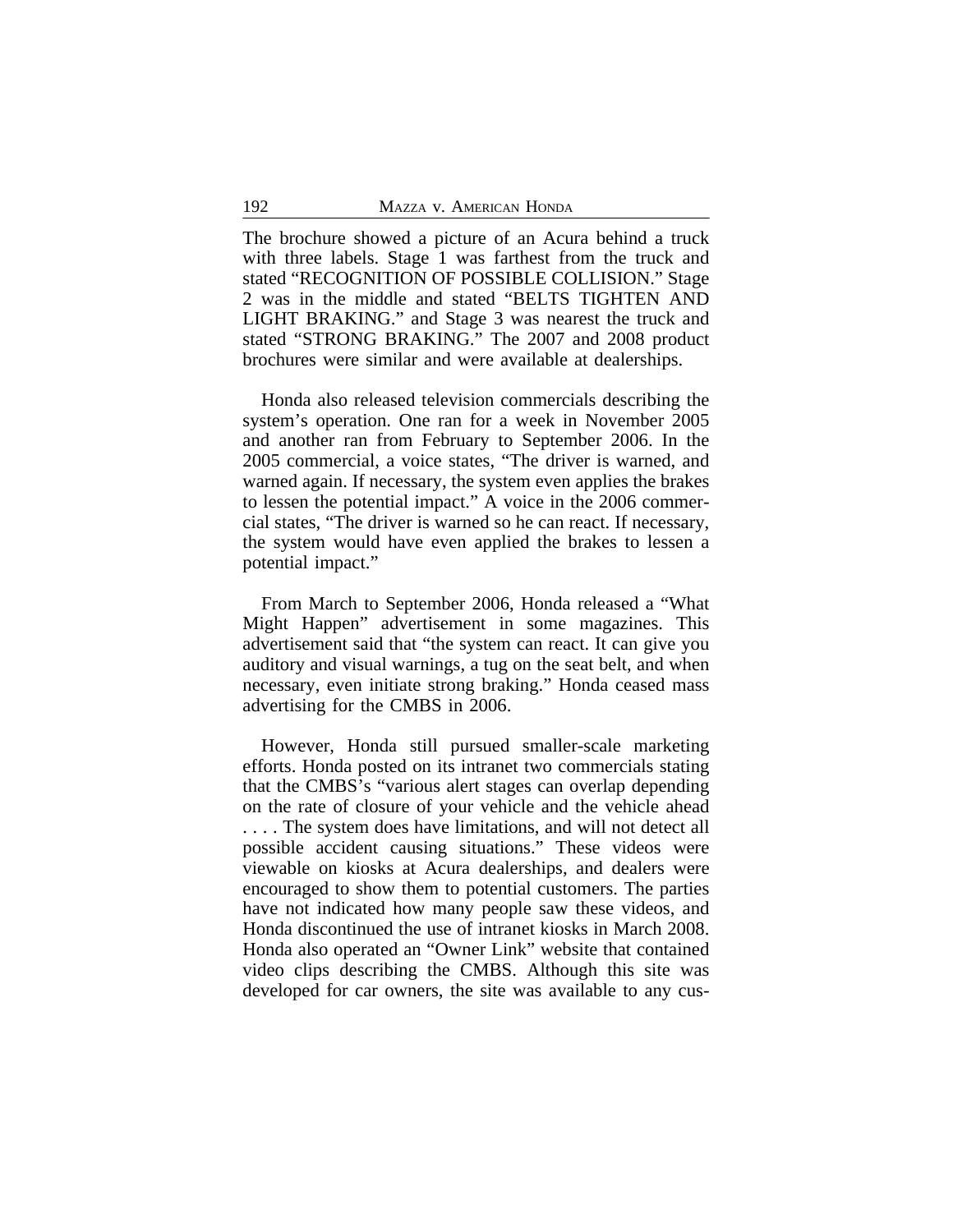tomer via www.ahm-ownerlink.com until 2008 and via www.myacura.com thereafter. Also, Acura Style magazine, a periodical sent to Acura dealerships, subscribing Acura owners, and interested consumers twice each year, reported in a summer 2007 article that the CMBS responds "with any or all of three increasingly dramatic imperatives."

Finally, the Acura RL owner's manual explained that the CMBS might shut off in certain conditions, including bad weather conditions, mountainous driving, driving with the parking brake applied, and when an abnormal tire condition is detected. The owner's manual stated that when this automatic shut off is triggered, a "CHECK CMBS SYSTEM" message appears in the instrument panel for five seconds to alert the driver that the system has turned off.

In 2007, Michael and Janet Mazza purchased a 2007 Acura RL from an authorized Acura dealership in Orlando, Florida. That same year, Deep Kalsi bought a 2007 Acura RL from an authorized Acura dealership in Gaithersburg, Maryland. Both vehicles were equipped with the CMBS System. In December 2007, the Mazzas and Kalsi filed a class action complaint against American Honda Motor Co., Inc. ("Honda") alleging that Honda misrepresented and concealed material information in connection with the marketing and sale of Acura RL vehicles equipped with the CMBS.

According to Plaintiffs, Honda did not warn consumers (1) that its CMBS collision avoidance system's three separate stages may overlap, (2) that the system may not warn drivers in time to avoid an accident, and (3) that it shuts off in bad weather. Appellees brought claims under California Law, specifically the California Unfair Competition Law (UCL), Cal. Bus. & Prof. Code § 17200 et seq., False Advertising Law (FAL), Cal. Bus. & Prof. Code § 17500 et seq., the Consumer Legal Remedies Act (CLRA), Cal. Civil Code § 1750 et seq., and a claim for unjust enrichment.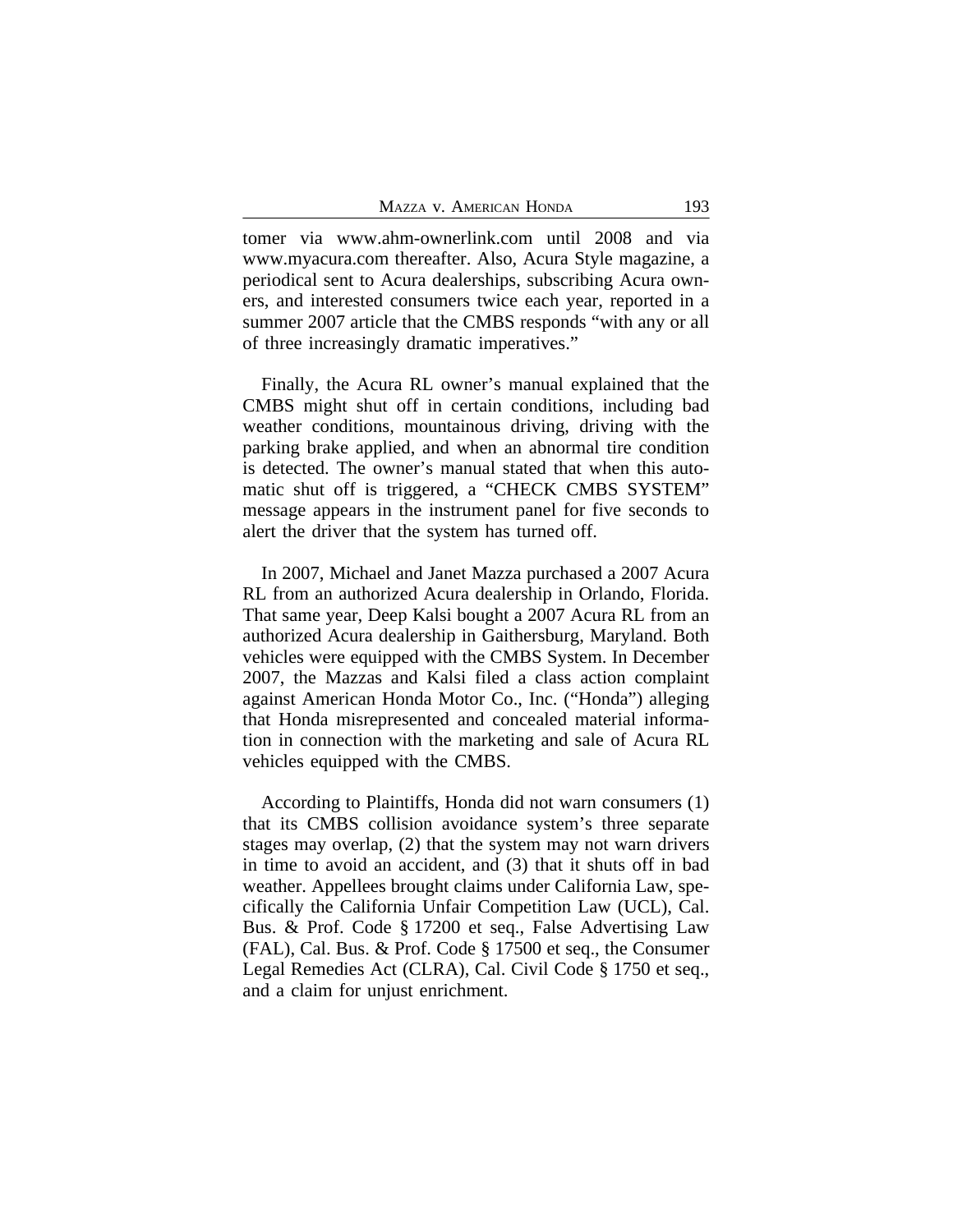On September 24, 2008, the district court denied Plaintiffs' motion for class certification without prejudice. The district court requested that the Plaintiffs provide clearer notice of the proposed class and subclasses, that Honda provide more detailed information regarding the propriety of applying outof-state law, and that Plaintiffs clearly identify the alleged omissions and/or misrepresentations. On December 16, 2008, the district court granted Plaintiffs' renewed motion for class certification, finding that they met the requirements of Federal Rules of Civil Procedure 23(a) and 23(b)(3). The district court certified a nationwide class of people in the United States who, between August 17, 2005 and the date of class certification, purchased or leased new or used Acura RL vehicles equipped with the CMBS.**<sup>1</sup>**

The district court held that the following common questions of law and fact satisfied Rule 23(a):

(1) whether Honda had a duty to Plaintiffs and the prospective class members to disclose that: the three stages of the CMBS System overlap; the CMBS will not warn drivers in time to avoid an accident; and that the CMBS shuts off in bad weather;

(2) whether Honda had exclusive knowledge of material facts regarding the CMBS System, facts not known to the Plaintiffs and the prospective class members before they purchased the RL equipped with the CMBS System;

(3) whether a reasonable consumer would find the omitted facts material; and

**<sup>1</sup>**These class members purchased or leased their cars in 44 different states. Twelve states account for roughly 76% of class members: California accounts for 20%, Florida for 10%, and New York, Virginia, New Jersey, Texas, Pennsylvania, Washington, Illinois, Maryland, Massachusetts, and Ohio account for 3-6% each.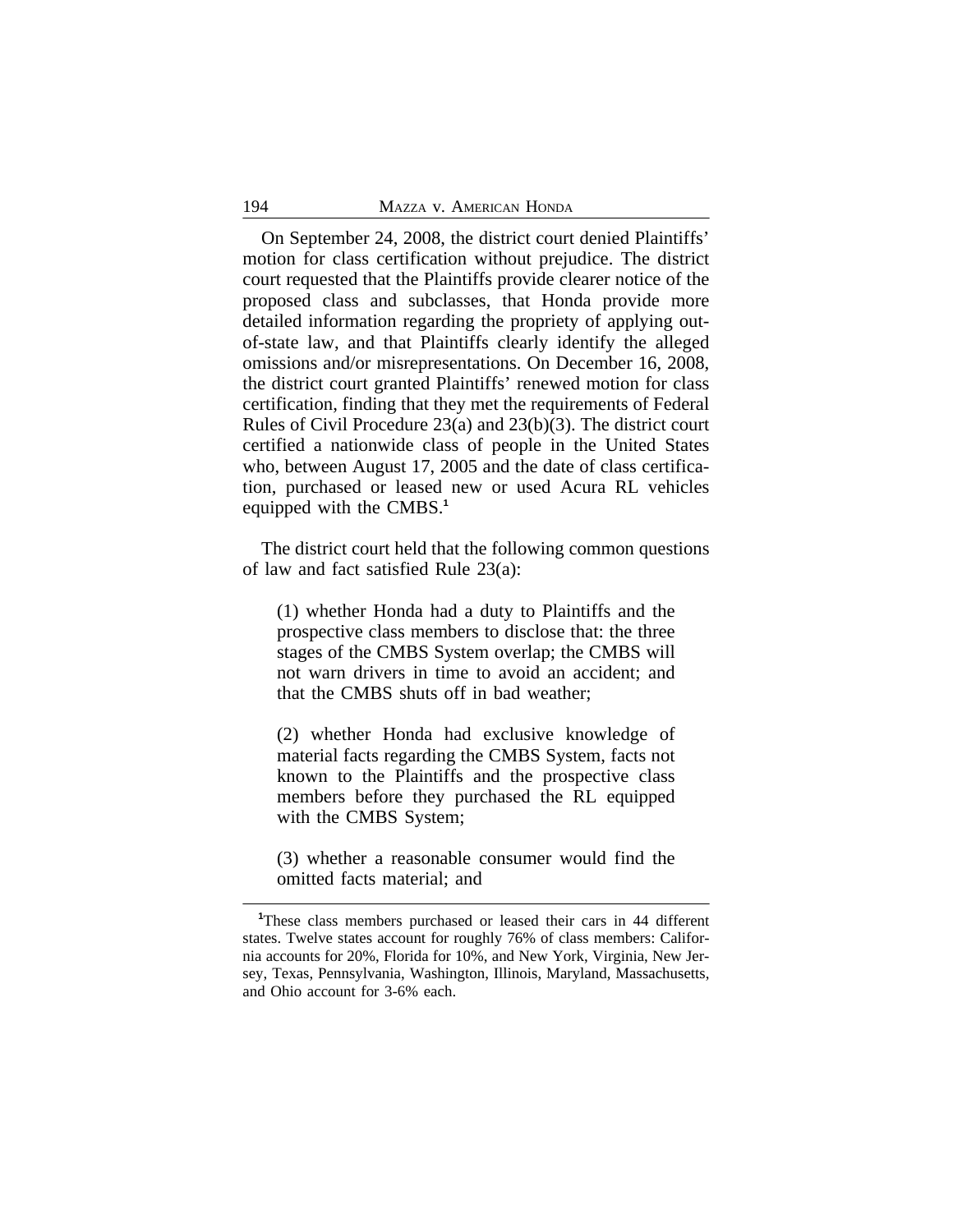(4) whether Honda's omissions were likely to deceive the public.

The district court also held that common issues predominate and that California "as the forum state, has enough significant contact or aggregation of contacts to the claims asserted, given Defendants' contacts with the state, to ensure that the choice of California law is not arbitrary or unfair to nonresident class members." (citations omitted).

The district court concluded that California Law can be applied to all class members because Honda did not show how the differences in the laws of the various states are material, how other states have an interest in applying their laws in this case, and how these interests are implicated in this litigation. It also held that class members were entitled to an inference of reliance under California Law. It is these rulings that form the crux of the decisions material to class certification that are challenged on this appeal.

Honda sought permission to appeal immediately after the decision granting class certification. That request was granted. This case was initially argued and submitted for decision on June 9, 2010, but submission was deferred on December 7, 2010 pending the Supreme Court's decision in *Wal-Mart Stores, Inc. v. Dukes*, 131 S. Ct. 2541 (2011). Following the Supreme Court's *Wal-Mart* decision, this appeal was resubmitted on June 22, 2011, and our decision follows.

## **II**

"Before certifying a class, the trial court must conduct a 'rigorous analysis' to determine whether the party seeking certification has met the prerequisites of Rule 23." *Zinser v. Accufix Research Inst., Inc.*, 253 F.3d 1180, 1186, *amended* 273 F.3d 1266 (9th Cir. 2001). The trial court's factual determinations will be reviewed for abuse of discretion so long as it remains within the framework of Rule 23. *Id.* When the trial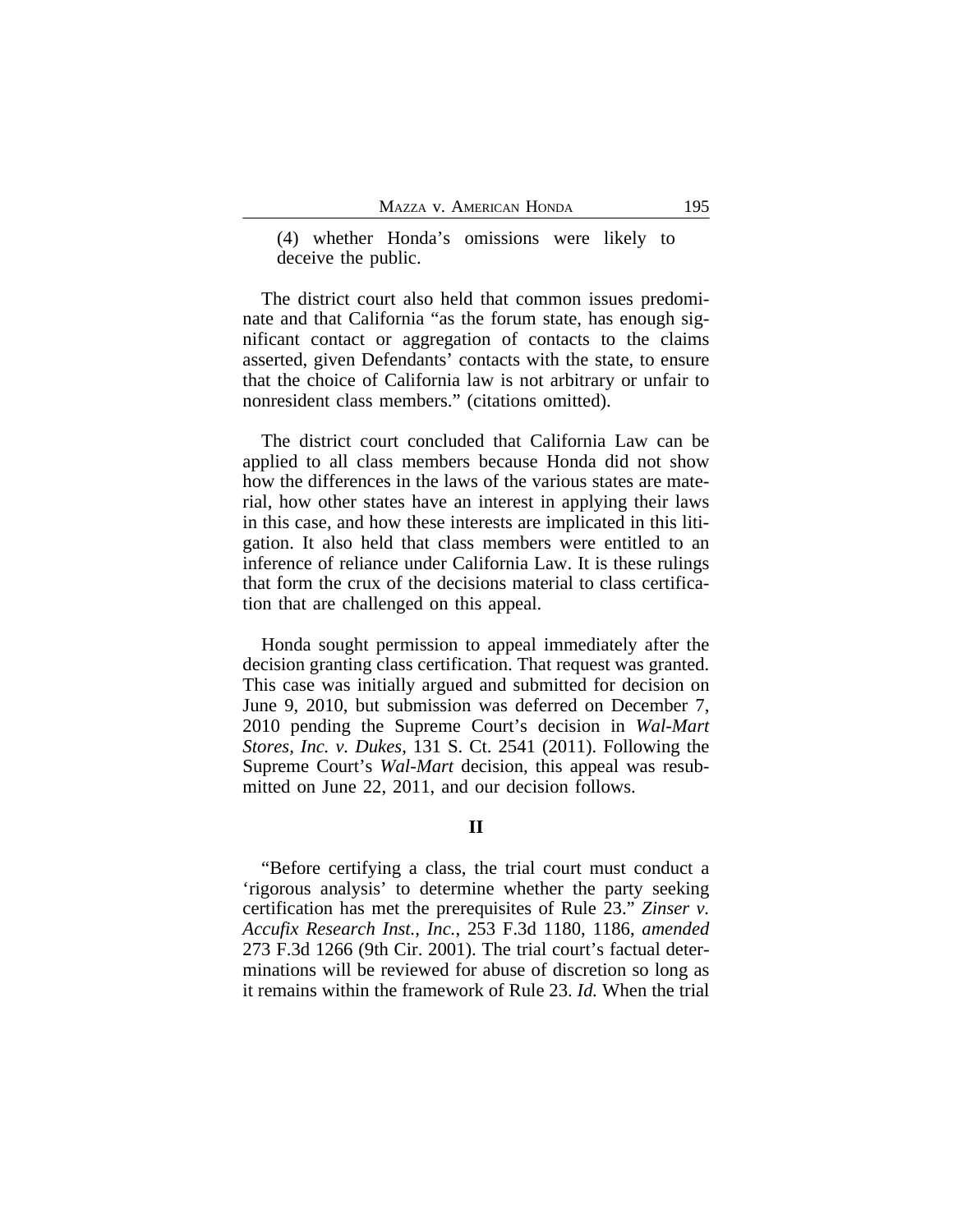court's application of the facts to the law "requires reference to the values that animate legal principles" we review that application de novo. *US v. Hinkson*, 585 F.3d 1247, 1259 (9th Cir. 2009) (en banc).

The party seeking class certification has the burden of affirmatively demonstrating that the class meets the requirements of Federal Rule of Civil Procedure 23. *Wal-Mart,* 131 S. Ct. at 2551. Rule 23(a) requires that plaintiffs demonstrate numerosity, commonality, typicality and adequacy of representation in order to maintain a class action. The district court concluded that Plaintiffs met their burden as to all four requirements. Honda only challenges the district court's finding of commonality under 23(a)(2).

**[1]** The Supreme Court has recently emphasized that commonality requires that the class members' claims "depend upon a common contention" such that "determination of its truth or falsity will resolve an issue that is central to the validity of each [claim] in one stroke." *Id.* The plaintiff must demonstrate "the capacity of classwide proceedings to generate common answers" to common questions of law or fact that are "apt to drive the resolution of the litigation." *Id.* (*quoting* Nagareda, *Class Certification in the Age of Aggregate Proof*, 84 N.Y.U.L.Rev. 97, 131-132 (2009)).

**[2]** Honda contends that the Plaintiffs did not meet their burden under *Wal-Mart* affirmatively to demonstrate that there is a common question of fact or law that can resolve important issues "in one stroke." Honda argues that the "crucial question" of "*which* buyers saw or heard *which* advertisements" is not susceptible to common resolution. It also asserts that a showing of a "greater propensity to purchase" is "the same type of abstract question of potential peripheral significance that the Court in *Dukes* held was not common" under Rule 23(a)(2). But commonality only requires a single significant question of law or fact. *Id.* at 2556. Even assuming arguendo that we were to agree with Honda's "crucial ques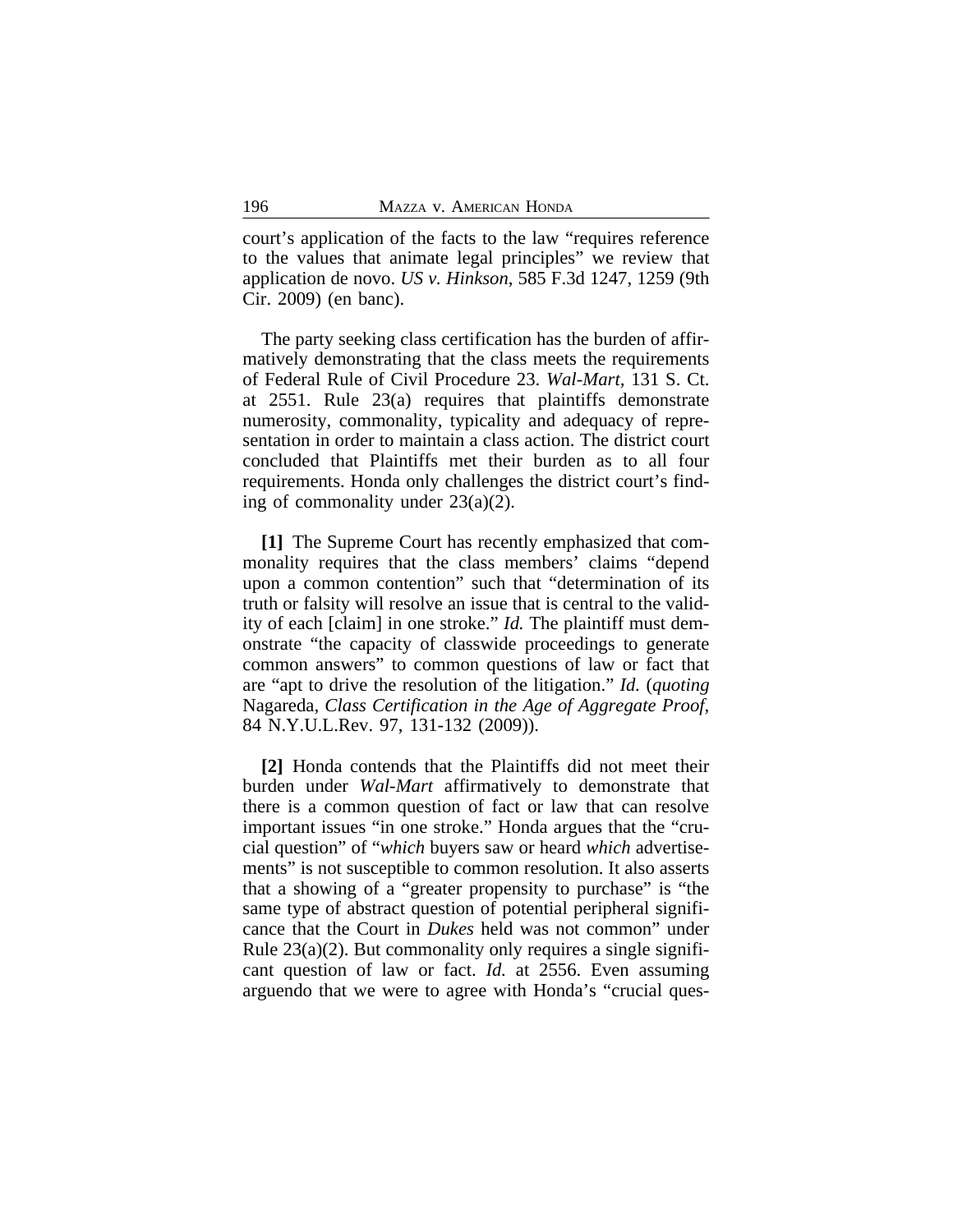tion" contention, the individualized issues raised go to preponderance under Rule 23(b)(3), not to whether there are common issues under Rule 23(a)(2). Honda does not challenge the district court's findings that common questions exist as to whether Honda had a duty to disclose or whether the allegedly omitted facts were material and misleading to the public. We hold that the Plaintiffs satisfied their limited burden under Rule 23(a)(2) to show that there are "questions of law or fact common to the class."

## **III**

**[3]** Under Rule 23(b)(3), a plaintiff must demonstrate the superiority of maintaining a class action and show "that the questions of law or fact common to class members predominate over any questions affecting only individual members." Fed. R. Civ. Pro. 23(b)(3). We have held that "there is clear justification for handling the dispute on a representative rather than an individual basis" if "common questions present a significant aspect of the case and they can be resolved for all members of the class in a single adjudication . . . ." *Hanlon v. Chrysler Corp.*, 150 F.3d 1011, 1022 (9th Cir. 1998) (quoting 7A Charles Alan Wright, Arthur R. Miller & Mary Kay Kane, *Fed. Prac. & Proc.* § 1778 (2d ed. 1986)).

Honda contends that common issues of law do not predominate because California's consumer protection statutes may not be applied to a nationwide class with members in 44 jurisdictions. It further contends that common issues of fact do not predominate because the court impermissibly relies on presumptions that all class members were exposed to the allegedly misleading advertising, that they relied on misleading information in making their purchasing decision, and that they were damaged as a result. We consider each argument in turn.

#### **A. Choice of Law**

**[4]** Honda first argues that the district court erred by misapplying California's choice of law rules and certifying a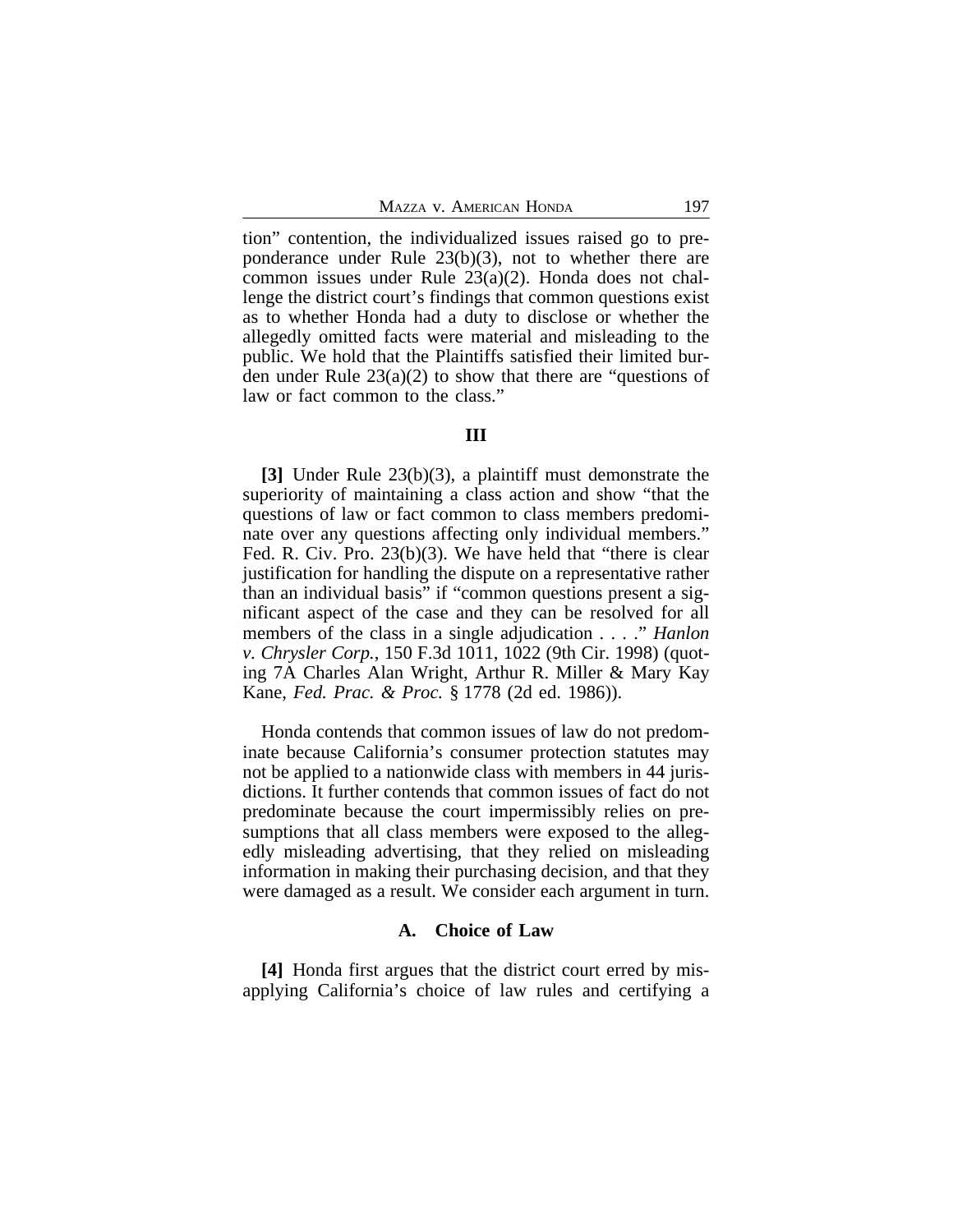nationwide class under California's consumer protection and unjust enrichment laws. "A federal court sitting in diversity must look to the forum state's choice of law rules to determine the controlling substantive law." *Zinser*, 253 F.3d at 1187. We review the district court's choice of law determination de novo, but "review factual findings underlying a choice of law determination pursuant to the 'clearly erroneous' standard." *Id.*

Under California's choice of law rules, the class action proponent bears the initial burden to show that California has "significant contact or significant aggregation of contacts" to the claims of each class member. *Wash. Mut. Bank v. Superior Court*, 24 Cal. 4th 906, 921 (Cal. 2001) (citations omitted). Such a showing is necessary to ensure that application of California law is constitutional. *See Allstate Ins. Co. v. Hauge*, 449 U.S. 302, 310-11 (1981). Once the class action proponent makes this showing, the burden shifts to the other side to demonstrate "that foreign law, rather than California law, should apply to class claims." *Wash. Mut. Bank*, 24 Cal. 4th at 921.

**[5]** California law may only be used on a classwide basis if "the interests of other states are not found to outweigh California's interest in having its law applied." *Id.* (citations omitted). To determine whether the interests of other states outweigh California's interest, the court looks to a three-step governmental interest test:

First, the court determines whether the relevant law of each of the potentially affected jurisdictions with regard to the particular issue in question is the same or different.

Second, if there is a difference, the court examines each jurisdiction's interest in the application of its own law under the circumstances of the particular case to determine whether a true conflict exists.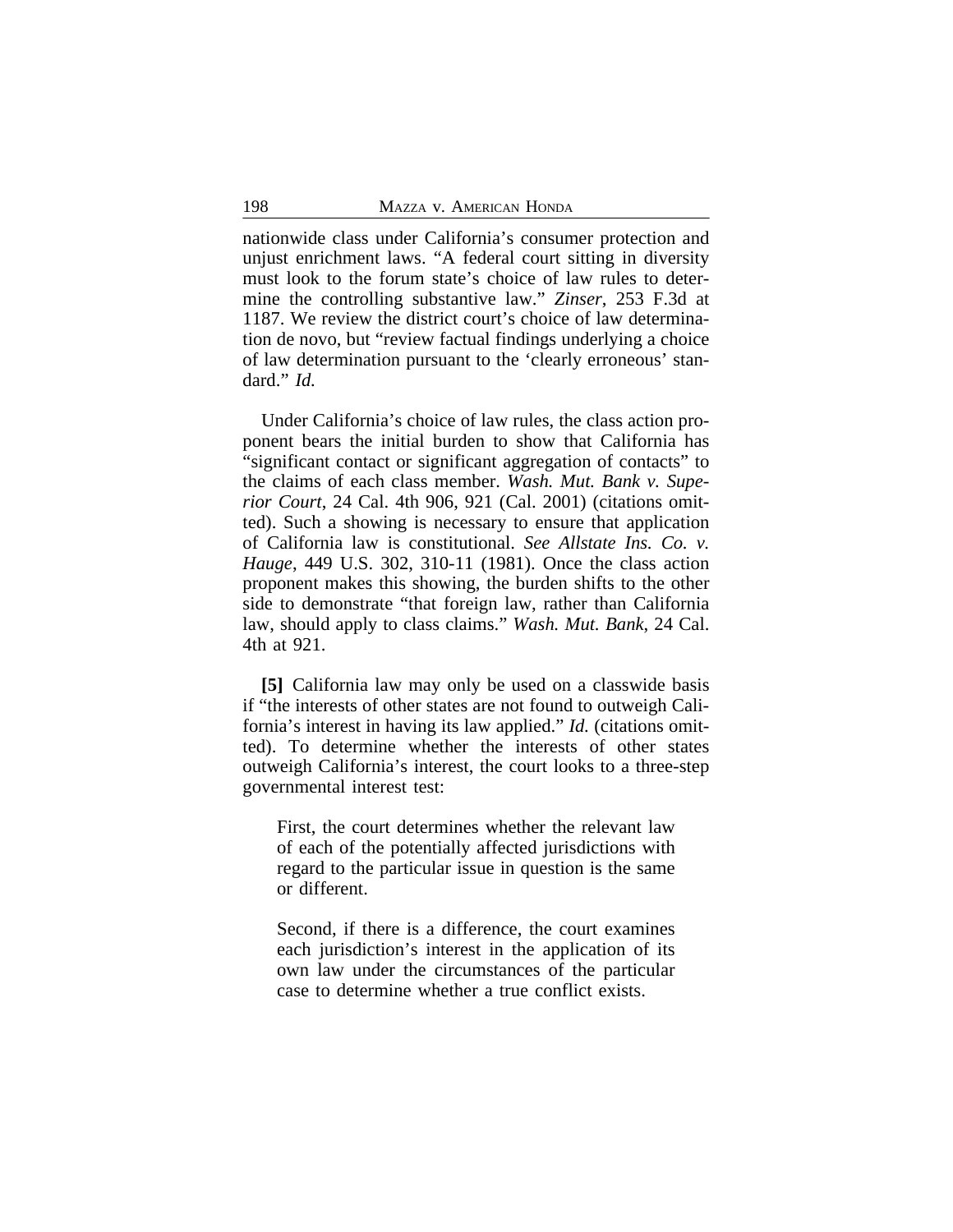Third, if the court finds that there is a true conflict, it carefully evaluates and compares the nature and strength of the interest of each jurisdiction in the application of its own law to determine which state's interest would be more impaired if its policy were subordinated to the policy of the other state, and then ultimately applies the law of the state whose interest would be more impaired if its law were not applied.

*McCann v. Foster Wheeler LLC*, 48 Cal. 4th 68, 81-82 (Cal. 2010) (citations and quotations omitted).

**[6]** California has a constitutionally sufficient aggregation of contacts to the claims of each putative class member in this case because Honda's corporate headquarters, the advertising agency that produced the allegedly fraudulent misrepresentations, and one fifth of the proposed class members are located in California. *See Clothesrigger, Inc. v. GTE Corp.*, 236 Cal. Rptr. 605, 612-13 (Cal. Ct. App. 1987). Honda does not dispute that there are sufficient contacts in this sense, but contends that the district court misapplied the three-step governmental interest test and erroneously concluded that California law could be applied to the whole class.**<sup>2</sup>** We agree, and hold that the district court abused its discretion in certifying a class under California law that contained class members who purchased or leased their car in different jurisdictions with materially different consumer protection laws.

**<sup>2</sup>**Plaintiffs contend that Honda's argument is precluded by their actions in *Browne v. American Honda Motor Corp., Inc.* (C.D. Cal. No. CV 2:09- 6750), where Honda settled with plaintiffs bringing an unrelated nationwide class action which alleged CLRA and UCL claims under California law. This contention lacks merit. Honda settled with plaintiffs in that case before an answer had been filed, and without addressing whether the application of California law to a nationwide class is appropriate.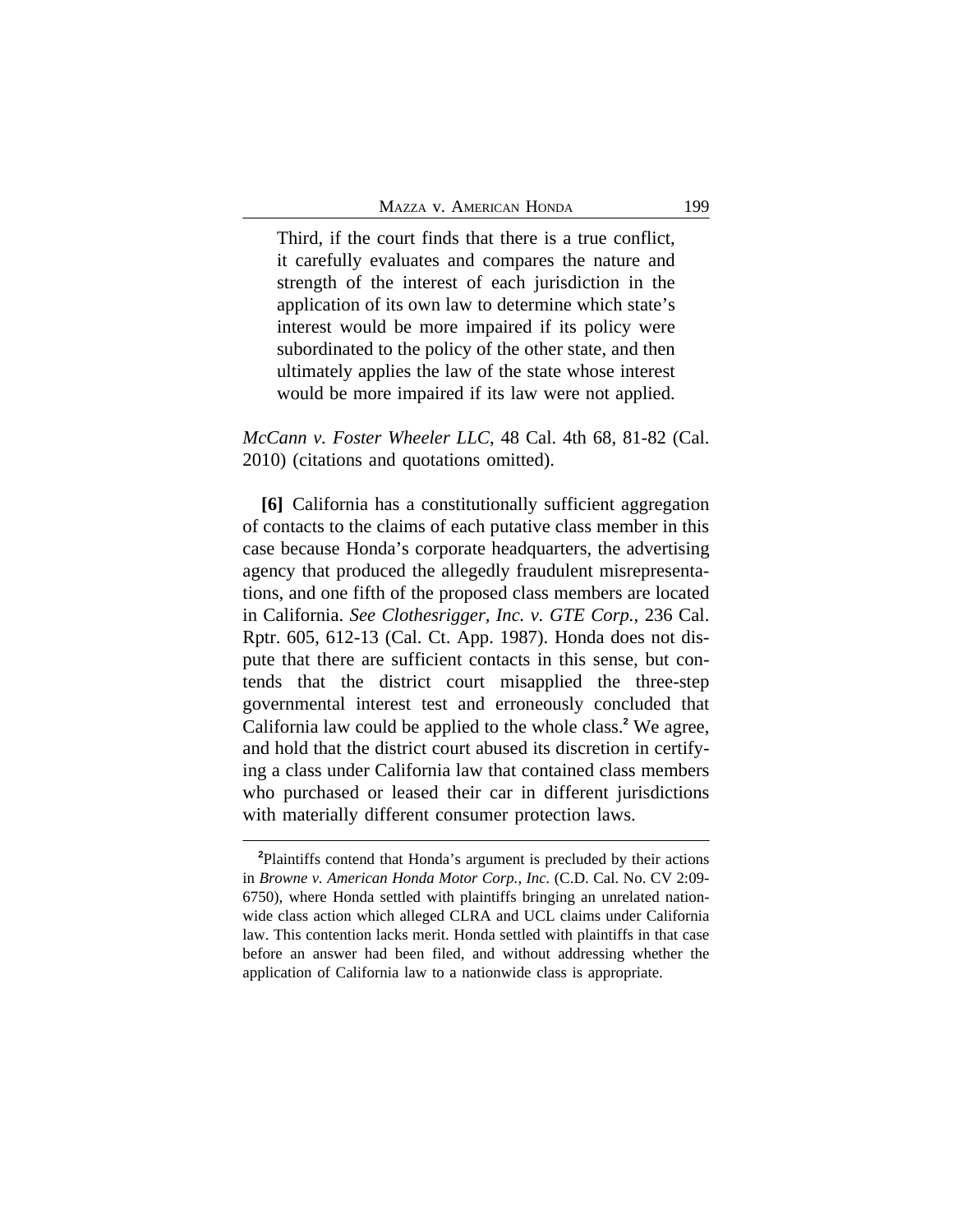#### **1) Conflict of Laws**

**[7]** "The fact that two or more states are involved does not itself indicate that there is a conflict of law problem." *See Wash. Mut. Bank,* 24 Cal. 4th at 919 (2001). A problem only arises if differences in state law are material, that is, if they make a difference in this litigation. *Id.* at 919-20; *See In re Complaint of Bankers Trust Co.*, 752 F.2d 874, 882 (3d Cir. 1984) ("Any differences in [the states'] laws must have a significant effect on the outcome of the trial in order to present an actual conflict in terms of choice of law."). In its briefing, Honda exhaustively detailed the ways in which California law differs from the laws of the 43 other jurisdictions in which class members reside. The district court acknowledged that differences existed, but it found that Honda had not met its burden of demonstrating that any of these differences were material.

**[8]** With respect for the district court's judgment, we are persuaded that at least some differences that Honda identifies are material. For example, the California laws at issue here have no scienter requirement, whereas many other states' consumer protection statutes do require scienter. *See, e.g.*, Colo. Rev. Stat. 6-1-105(1)(e), (g), (u) (knowingly); N.J. Stat. Ann. § 56:8-2 (knowledge and intent for omissions); *Debbs v. Chrysler Corp.*, 810 A.2d 137, 155 (Pa. Super. 2002) (knowledge or reckless disregard).**<sup>3</sup>** California also requires named class plaintiffs to demonstrate reliance, while some other states' consumer protection statutes do not. *See, e.g.*, *Egwuatu v. South Lubes, Inc.*, 976 So.2d 50, 53 (Fla. App. 2008); *DaBosh v. Mercedes Benz USA, Inc.*, 874 A.2d 1110, 1121 (N.J. Super. App. 2005); *Stutman v. Chem. Bank*, 731 N.E.2d 608, 611-12 (N.Y. 2000).

**<sup>3</sup>**Appellees do not contest these differences in scienter and instead rely on California's permissive recovery for consumers to conclude, erroneously, that these differences are not relevant to this litigation.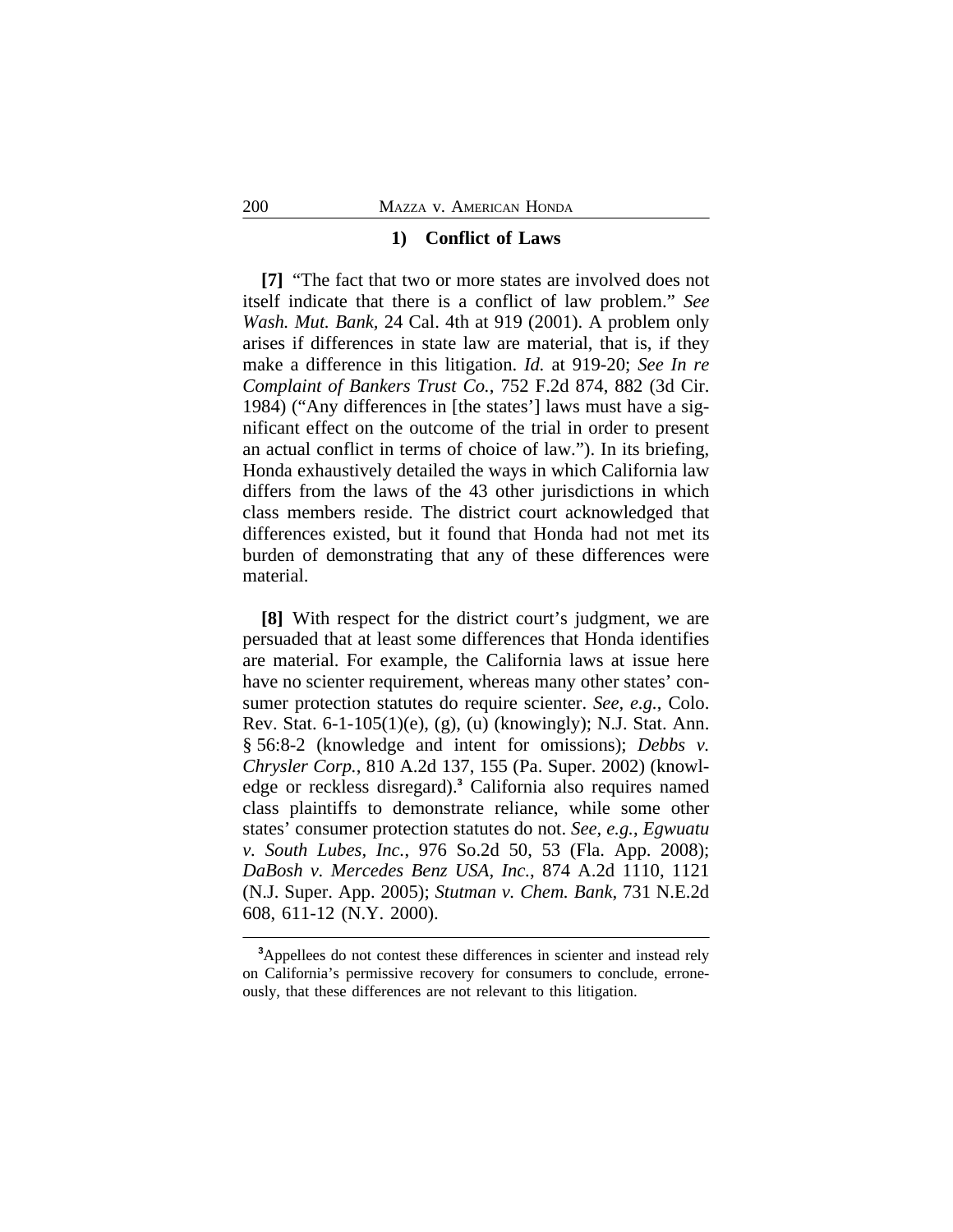**[9]** We conclude that these are not trivial or wholly immaterial differences. In cases where a defendant acted without scienter, a scienter requirement will spell the difference between the success and failure of a claim. In cases where a plaintiff did not rely on an alleged misrepresentation, the reliance requirement will spell the difference between the success and failure of the claim. Consumer protection laws are a creature of the state in which they are fashioned. They may impose or not impose liability depending on policy choices made by state legislatures or, if legislators left a gap or ambiguity, by state supreme courts.

Moreover, even once violation is established, there are also material differences in the remedies given by state laws. Under the CLRA, a plaintiff can recover actual damages (at least \$1000), an injunction, restitution, punitive damages and "any other relief that the court deems proper," Cal Civ Code § 1780(a)(1)-(5), while a plaintiff can only recover restitution and injunctive relief under the UCL, Cal. Bus. & Prof. Code § 17203. The remedies permitted by other states vary and may depend on the wilfulness of the defendant's conduct. *E.g.,* Mich. Comp. Laws Ann. § 445.911(6) (limiting recovery to actual damages if the violation was a result of bona fide error); N.J. Stat. Ann. § 56:8-19 (requiring treble damages and attorney's fees). The elements necessary to establish a claim for unjust enrichment also vary materially from state to state. *See* Candace S. Kovacic, *A Proposal to Simplify Quantum Meruit Litigation*, 35 Am. U. L. Rev. 547, 558-60 (1986). Because some of the above differences are material we now move on to the test's second step.

# **2) Interests of Foreign Jurisdictions**

**[10]** It is a principle of federalism that "each State may make its own reasoned judgment about what conduct is permitted or proscribed within its borders." *State Farm Mut. Auto Ins. Co. v. Campbell*, 538 U.S. 408, 422 (2003). "[E]very state has an interest in having its law applied to its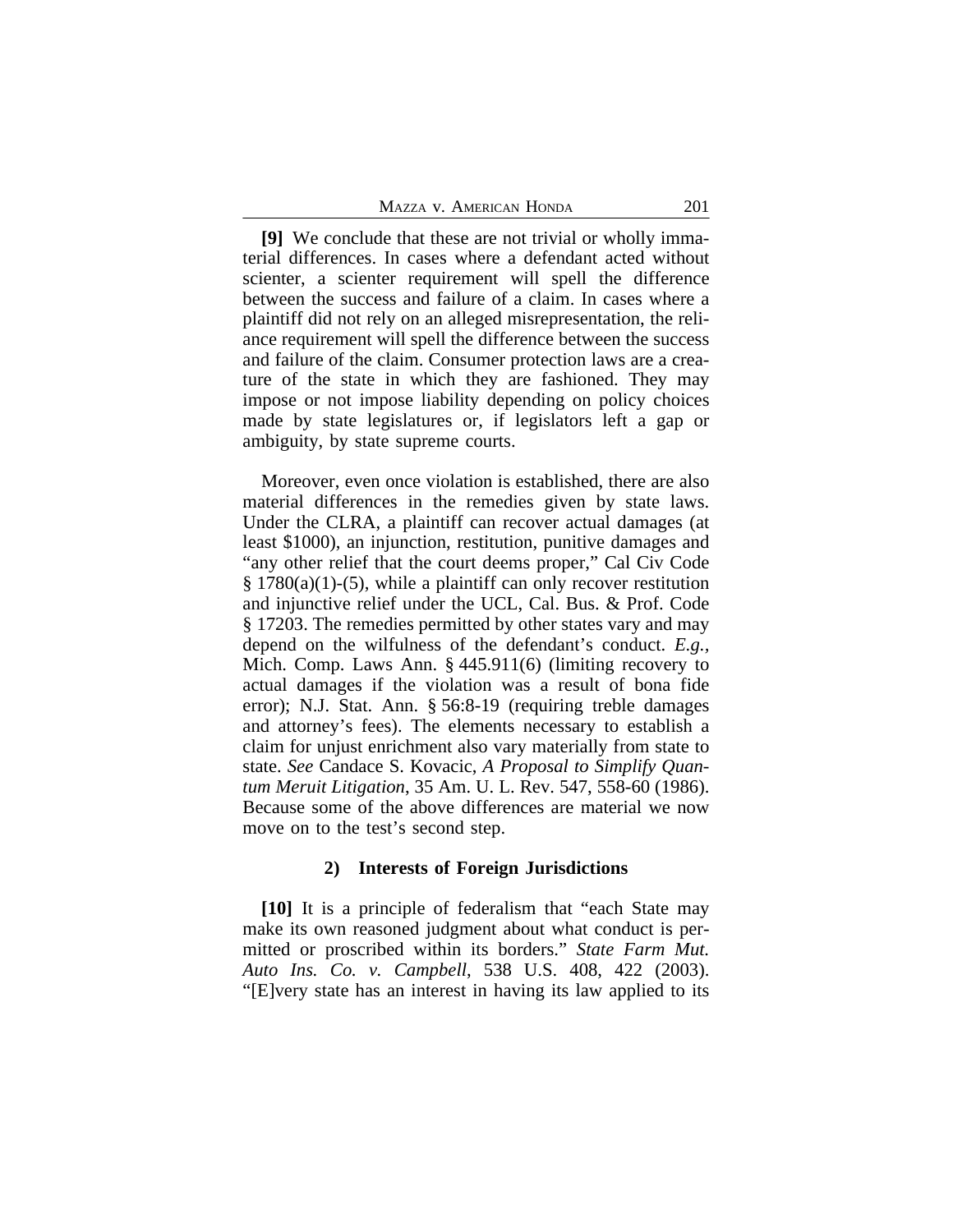resident claimants." *Zinser*, 253 F.3d at 1187. California law also acknowledges that "a jurisdiction ordinarily has "the predominant interest" in regulating conduct that occurs within its borders . . . ." *McCann*, 48 Cal. 4th at 97 (citations omitted). The automobile sales at issue in this case took place within 44 different jurisdictions, and each state has a strong interest in applying its own consumer protection laws to those transactions.

**[11]** In our federal system, states may permissibly differ on the extent to which they will tolerate a degree of lessened protection for consumers to create a more favorable business climate for the companies that the state seeks to attract to do business in the state. In concluding that no foreign state has "an interest in denying its citizens recovery under California's potentially more comprehensive consumer protection laws," the district court erred by discounting or not recognizing each state's valid interest in shielding out-of-state businesses from what the state may consider to be excessive litigation. As the California's Supreme Court recently re-iterated, each state has an interest in setting the appropriate level of liability for companies conducting business within its territory. *McCann*, 48 Cal. 4th at 91.

Maximizing consumer and business welfare, and achieving the correct balance for society, does not inexorably favor greater consumer protection; instead, setting a baseline of corporate liability for consumer harm requires balancing the competing interests. *Cf. Holloway v. Bristol-Myers Corp.*, 485 F.2d 986, 997 (D.C. Cir. 1973) (holding, in consumer false advertising class action, that there is no private right of action under the Federal Trade Commission Act, and rejecting protests that private enforcement was needed to achieve "meaningful consumer protection" because the Act is "the product of a legislative balance which took into account not only consumer protection but also interests of the businesses affected").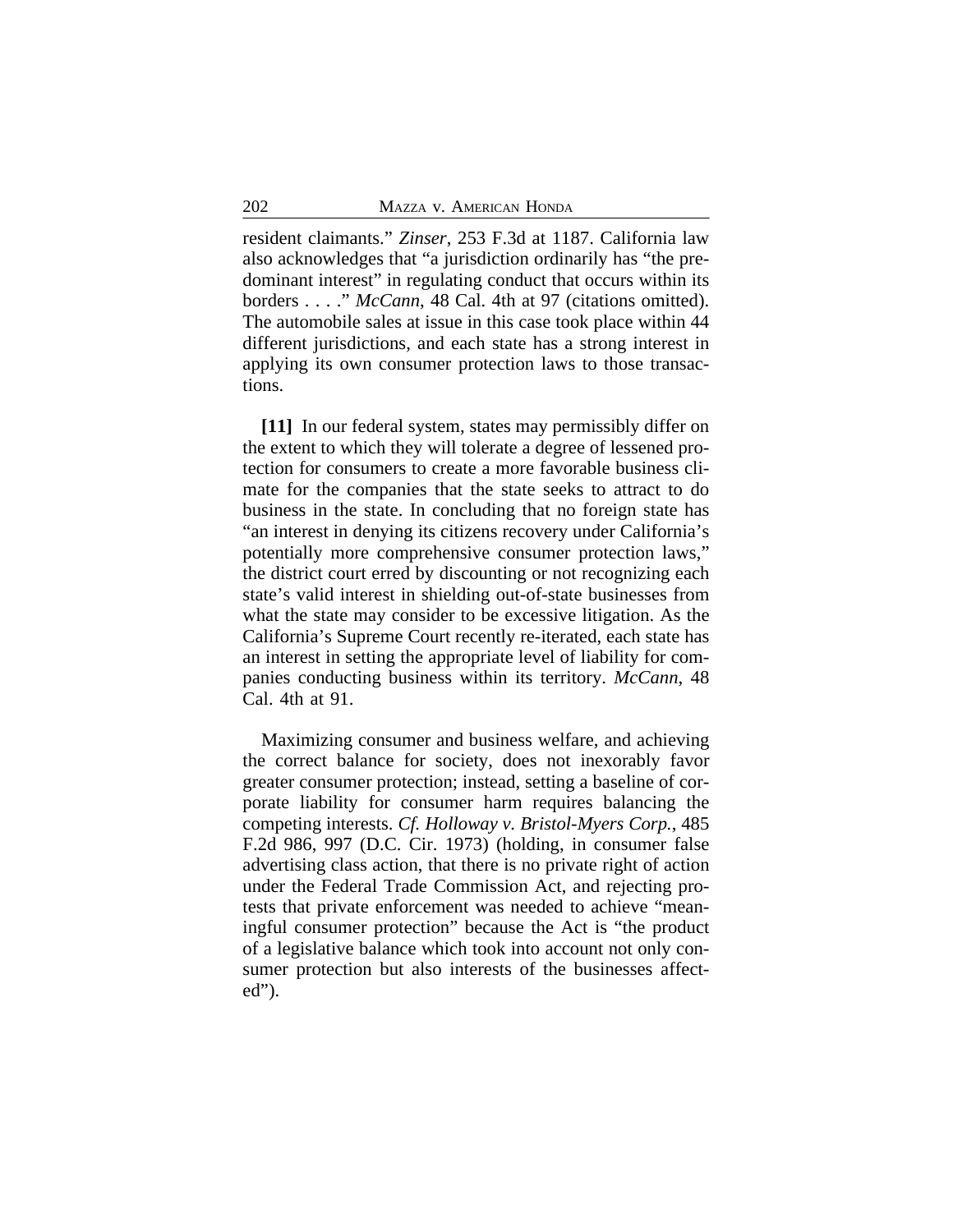Getting the optimal balance between protecting consumers and attracting foreign businesses, with resulting increase in commerce and jobs, is not so much a policy decision committed to our federal appellate court, or to particular district courts within our circuit, as it is a decision properly to be made by the legislatures and courts of each state. More expansive consumer protection measures may mean more or greater commercial liability, which in turn may result in higher prices for consumers or a decrease in product availability. *See White v. Ford Motor Co.*, 312 F.3d 998, 1017-18 (9th Cir. 2002) ("A national company sometimes limits its sales according to variations in risk"); Amy J. Schmitz, *Embracing Unconscionability's Safety Net Function*, 58 Ala. L. Rev. 73, 109 (2006) (arguing that broad consumer protection statutes may increase prices and decrease overall consumer welfare). As it is the various states of our union that may feel the impact of such effects, it is the policy makers within those states, within their legislatures and, at least in exceptional or occasional cases where there are gaps in legislation, within their state supreme courts, who are entitled to set the proper balance and boundaries between maintaining consumer protection, on the one hand, and encouraging an attractive business climate, on the other hand.

Each of our states has an interest in balancing the range of products and prices offered to consumers with the legal protections afforded to them. Each of our states also has an interest in "being able to assure individuals and commercial entities operating within its territory that applicable limitations on liability set forth in the jurisdiction's law will be available to those individuals and businesses in the event they are faced with litigation in the future." *McCann*, 48 Cal. 4th at 97-98. These interests are squarely implicated in this case.

#### **3) Which State Interest is Most Impaired**

California's governmental interest test is designed to "[accommodate] conflicting state policies, as a problem of allocat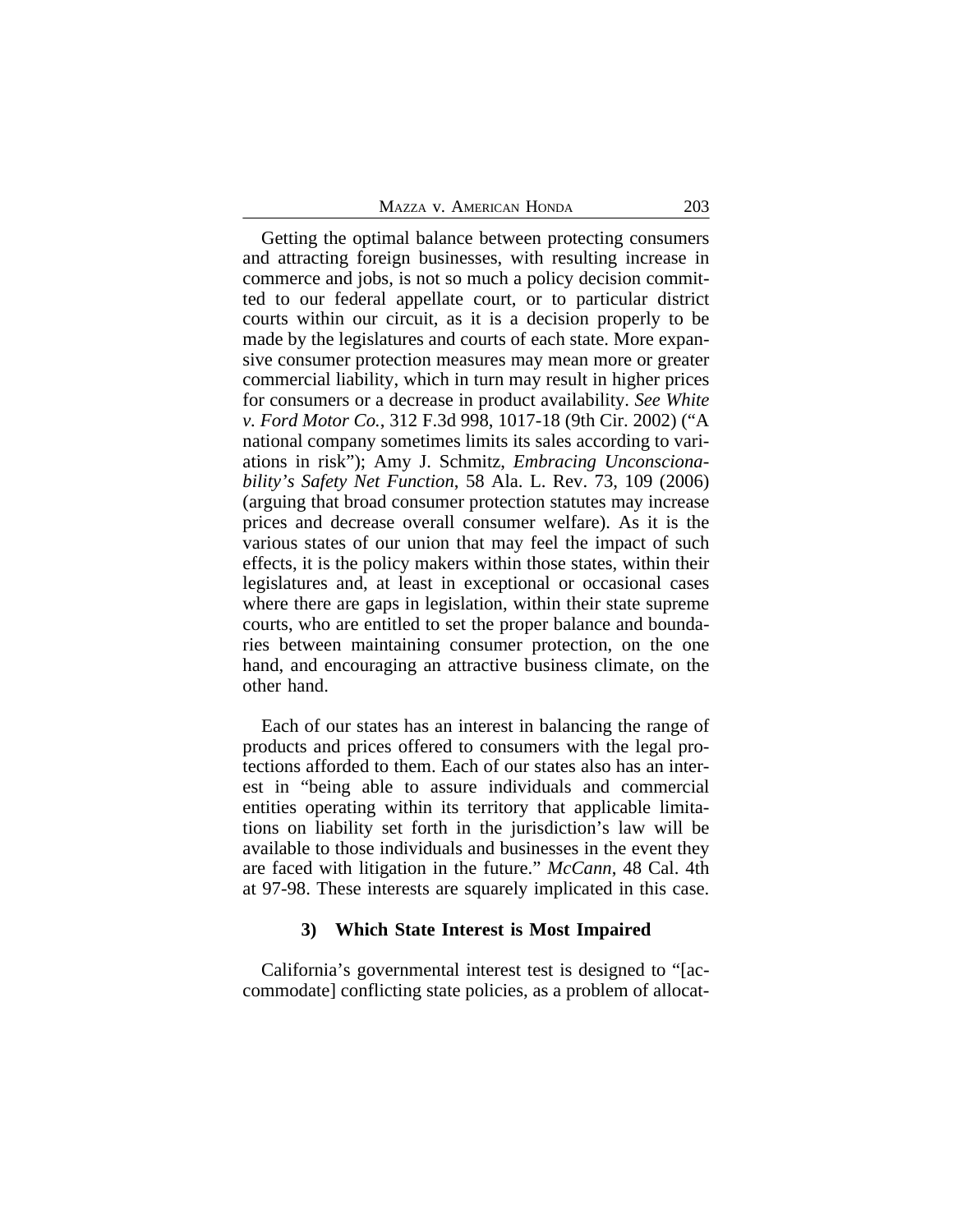ing domains of law-making power in multi-state contexts. ..." *McCann*, 48 Cal. 4th at 97. It is not intended to "veigh' the conflicting governmental interests in the sense of determining which conflicting law manifested the 'better' or the 'worthier' social policy on the specific issue. . . ." *Id.* The test recognizes the importance of our most basic concepts of federalism, emphasizing the "the appropriate scope of conflicting state policies," not evaluating their underlying wisdom. *Id.*

The importance of federalism when applying choice of law principles to class action certification is reinforced by the Class Action Fairness Act of 2005. Pub. L. 109-2, 119 Stat. 4. A key purpose of the Act was to correct what former Acting Solicitor General Walter Dellinger labeled a wave of "false federalism." "[T]he problem is that many state courts faced with interstate class actions have undertaken to dictate the substantive laws of other states by applying their own laws to other states, resulting in a breach of federalism principles." S. Rep. No. 109-14, at 61 (2005) (quotation marks and ellipses omitted). Accordingly, "courts should not attempt to apply the laws of one state to behaviors that occurred in other jurisdictions." *Id.* at 62-63 (summarizing Supreme Court cases).

The district court did not adequately recognize that each foreign state has an interest in applying its law to transactions within its borders and that, if California law were applied to the entire class, foreign states would be impaired in their ability to calibrate liability to foster commerce. That this concept was missed or given inadequate weight was error. The district court's reasoning elevated all states' interests in consumer protection to a superordinate level, while ignoring or giving too little attention to each state's interest in promoting business. This presents a mode of analysis that the Class Action Fairness Act was aimed at stopping. *See* Findings, Class Action Fairness Act § 2(a)(4), Pub. L. No. 109-2, 119 Stat. 4, 5 (2005) (categorizing as an "abuse[ ]" of the class action system the practice of state courts "making judgments that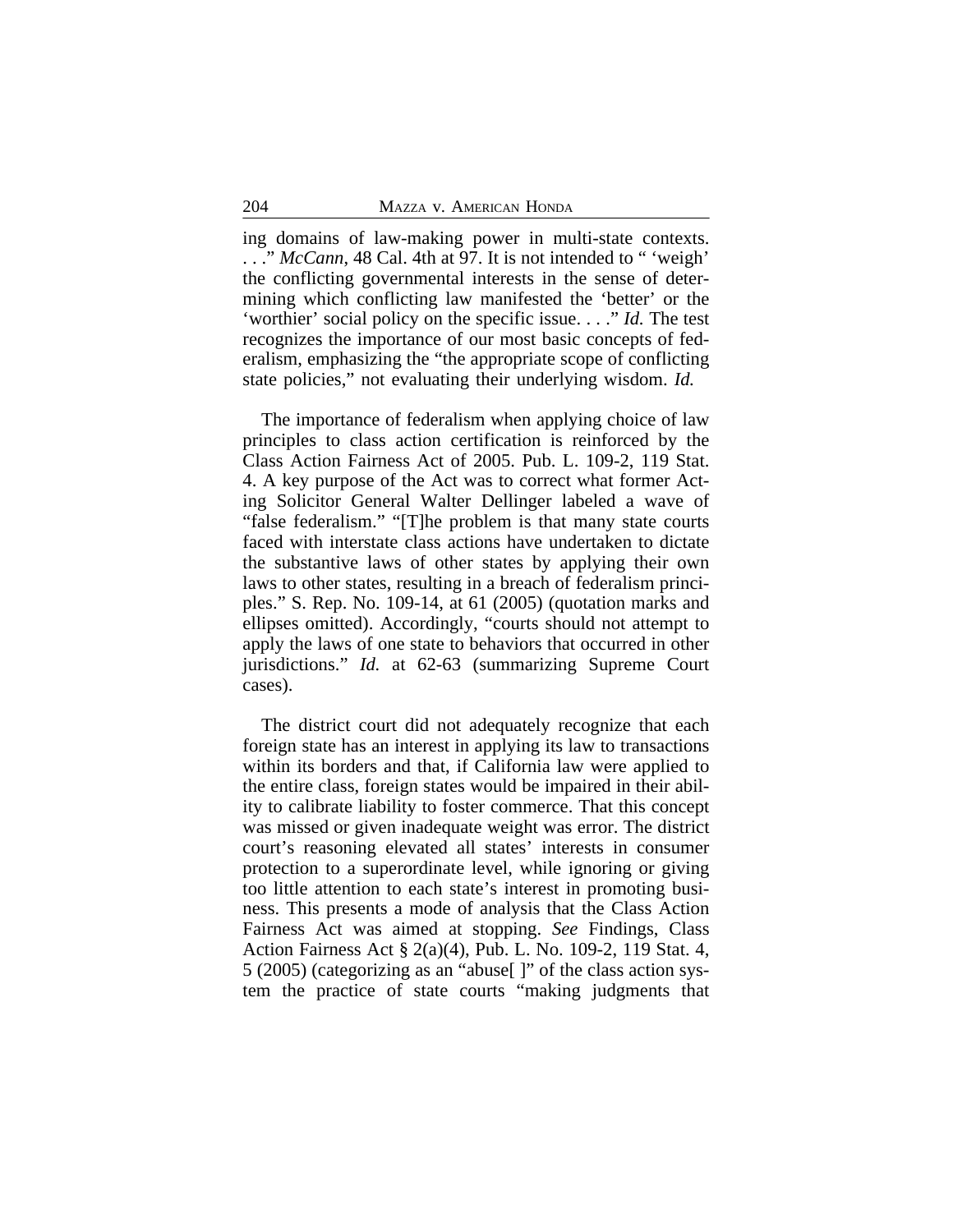impose their view of the law on other States and bind the rights of the residents of those States").

**[12]** California recognizes that "with respect to regulating or affecting conduct within its borders, the place of the wrong has the predominant interest." *See Hernandez v. Burger*, 102 Cal. App. 3d 795, 902 (1980), *cited with approval by Abogados v. AT&T, Inc.*, 223 F.3d 932, 935 (9th Cir. 2000). California considers the "place of the wrong" to be the state where the last event necessary to make the actor liable occurred. *See McCann*, 48 Cal. 4th at 94 n.12 (pointing out that the geographic location of an omission is the place of the transaction where it should have been disclosed); *Zinn v. Ex-Cell-O Corp.*, 148 Cal. App. 2d 56, 80 n.6 (1957) (concluding in fraud case that the place of the wrong was the state where the misrepresentations were communicated to the plaintiffs, not the state where the intention to misrepresent was formed or where the misrepresented acts took place). Here, the last events necessary for liability as to the foreign class members —communication of the advertisements to the claimants and their reliance thereon in purchasing vehicles—took place in the various foreign states, not in California. These foreign states have a strong interest in the application of their laws to transactions between their citizens and corporations doing business within their state.

Conversely, California's interest in applying its law to residents of foreign states is attenuated. *See Edgar v. MITE Corp*, 457 U.S. 624, 644 (1982) ("While protecting local investors is plainly a legitimate state objective, the State has no legitimate interest in protecting nonresident shareholders." (emphasis added)). Plaintiffs contend that California "is connected to both sides of the dispute," with interests both in protecting it citizens and in regulating Honda, a California corporation. We recognize that California has an interest in regulating those who do business within its state boundaries, and foreign companies located there, but we disagree with the dissent that applying California law to the claims of foreign residents con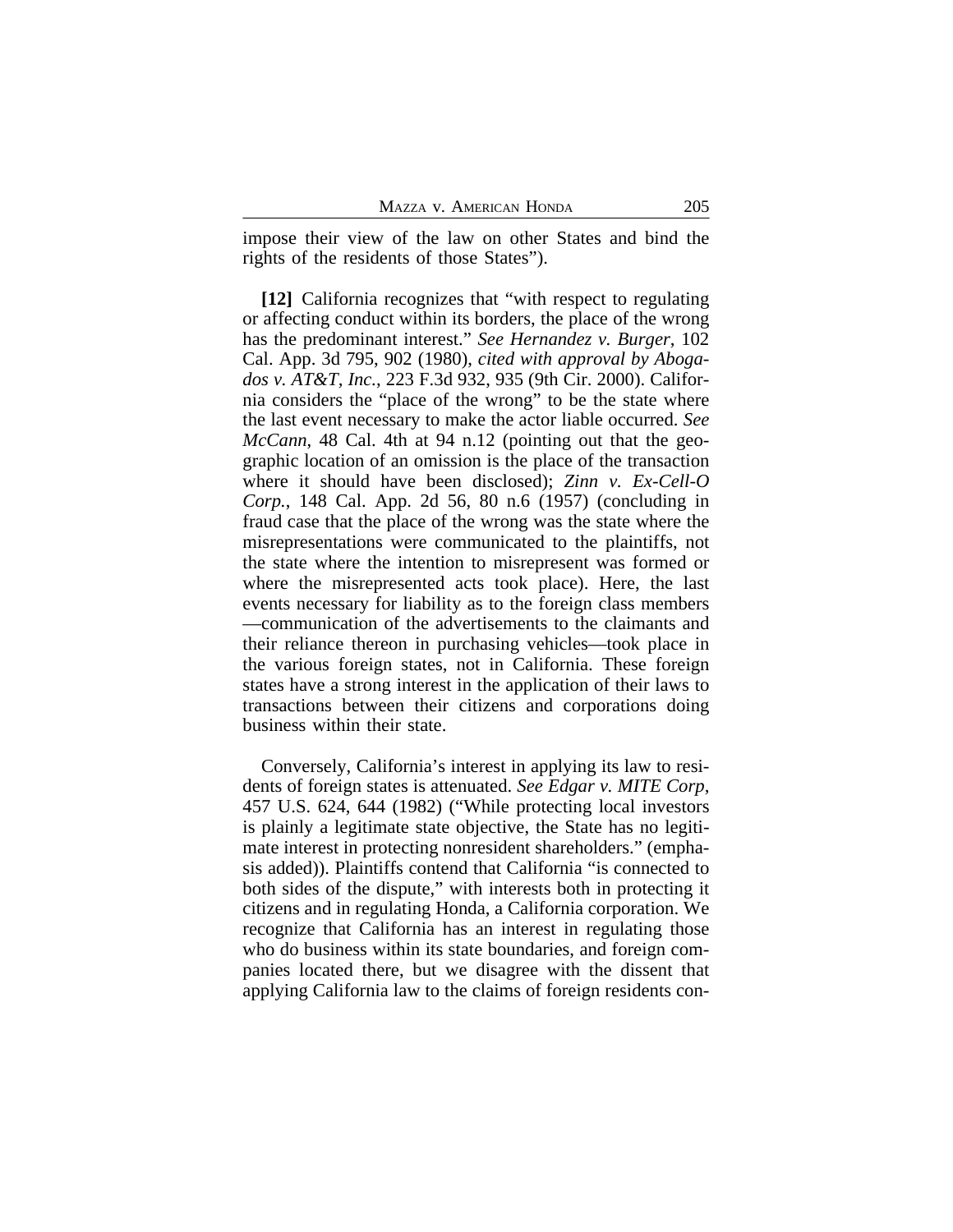cerning acts that took place in other states where cars were purchased or leased is necessary to achieve that interest in this case. We also note that Plaintiffs' argument that California law is the best choice for this nationwide class is based on a false premise that one state's law must be chosen to apply to all 44 jurisdictions.

**[13]** Under the facts and circumstances of this case, we hold that each class member's consumer protection claim should be governed by the consumer protection laws of the jurisdiction in which the transaction took place. Accordingly, we vacate the district court's class certification order and remand for further proceedings consistent with this opinion. We express no view whether on remand it would be correct to certify a smaller class containing only those who purchased or leased Acura RLs in California, or to certify a class with members more broadly but with subclasses for class members in different states, with different jury instruction for materially different bodies of state law. *See, e.g., In re Computer Memories Sec. Litig.*, 111 F.R.D. 675, 685-86 (N.D. Cal. 1986).

#### **B) Predominance of Common Factual Questions**

Honda contends that common issues of fact do not predominate because this case necessarily involves an individualized determination as to whether class members were exposed to misleading advertisements and whether they relied on those advertisements in purchasing or leasing cars with a CMBS. Honda further argues that presuming common exposure and reliance sweep in class members who did not suffer an injury in fact, and thus do not meet Article III standing requirements. We hold that California class members have Article III standing but that the district court abused its discretion in finding that common issues of fact predominate because the small scale of the advertising campaign does not support a presumption of reliance.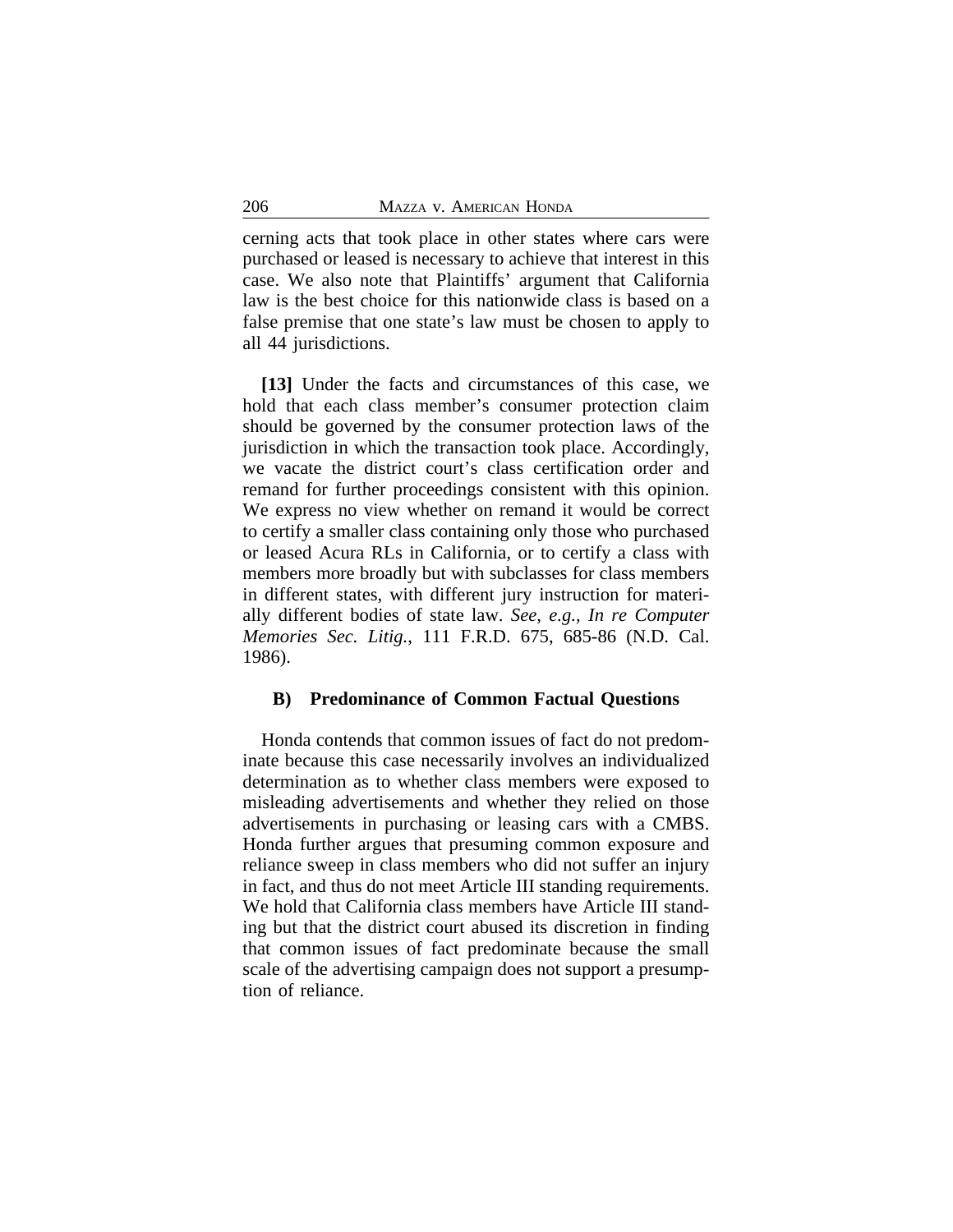#### **1) Standing**

**[14]** "[N]o class may be certified that contains members lacking Article III standing." *Denney v. Deutsche Bank AG*, 443 F.3d 253, 264 (2d Cir. 2006). "[S]tanding requires that (1) the plaintiff suffered an injury in fact  $\dots$  (2) the injury is fairly traceable to the challenged conduct, and (3) the injury is likely to be redressed by a favorable decision." *Bates v. United Parcel Svc., Inc.*, 511 F.3d 974, 985 (9th Cir. 2007) (quotations omitted). Under California's UCL, restitution is available to absent class members without individualized proof of deception, reliance, or injury. *In re Tobacco II Cases,* 46 Cal. 4th 298, 320 (Cal. 2009). Honda contends that this means the class includes individuals who have no injury in fact, and therefore no Article III standing.

**[15]** Plaintiffs contend that class members paid more for the CMBS than they otherwise would have paid, or bought it when they otherwise would not have done so, because Honda made deceptive claims and failed to disclose the system's limitations. To the extent that class members were relieved of their money by Honda's deceptive conduct—as Plaintiffs allege—they have suffered an "injury in fact." *Stearns v. Ticketmaster Corp.*, 655 F.3d 1013, 1021 (9th Cir. 2011). Although it is not a simple or a clear cut matter, we conclude, in the light of our prior precedent, that Honda's objection "that state law gives a right to 'monetary relief to a citizen suing under it' without a more particularized proof of injury and causation . . . is not enough to preclude class standing here." *Id.* (quoting *Cantrell v. City of Long Beach*, 241 F.3d 674, 684 (9th Cir. 2001)).

# **2) Reliance**

**[16]** While we reject Honda's contention that *Tobacco II* impermissibly allows a class to "include members who suffered no injury in fact" in violation of Article III, we agree with Honda's contention that the misrepresentations at issue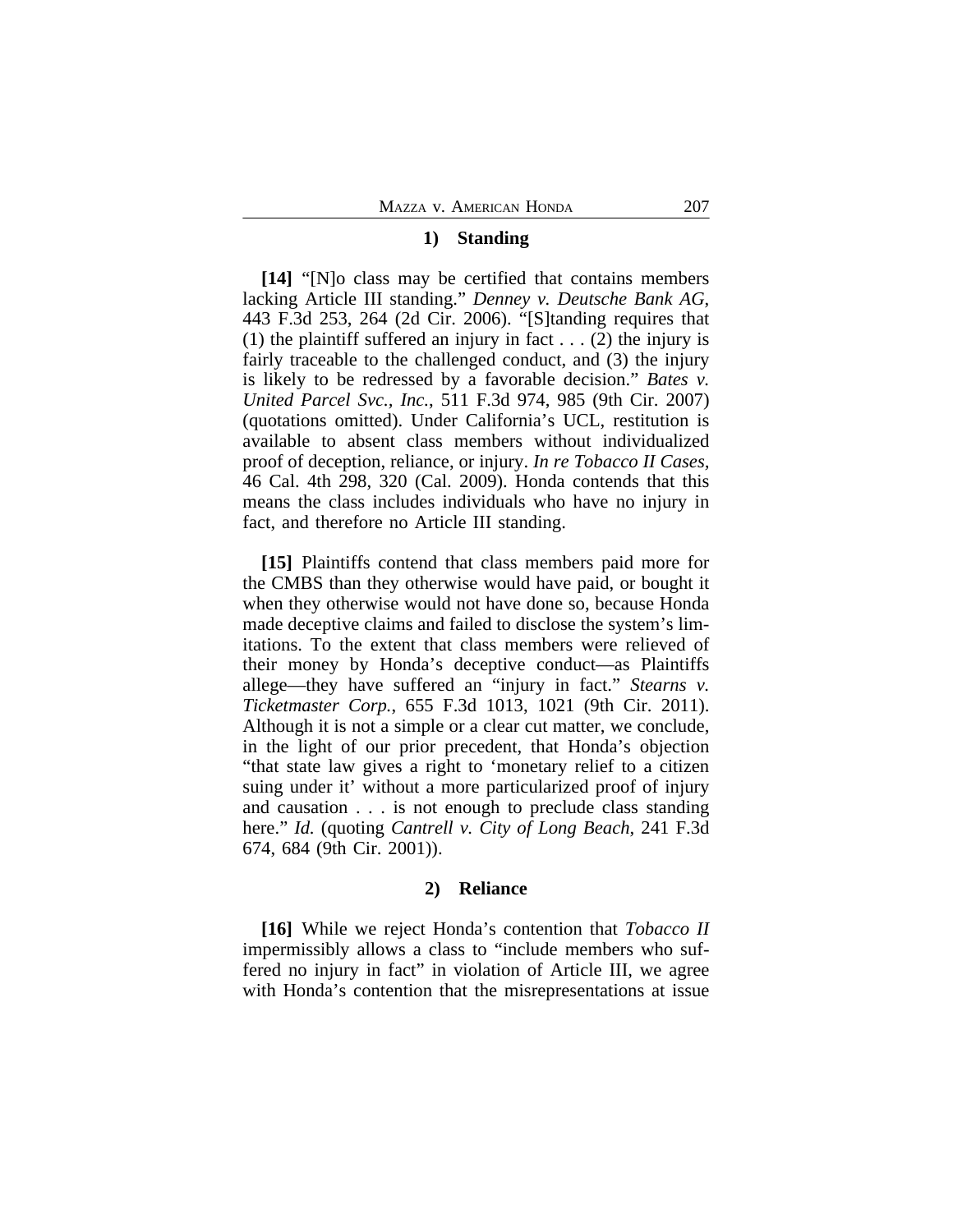here do not justify a presumption of reliance. This is so primarily because it is likely that many class members were never exposed to the allegedly misleading advertisements, insofar as advertising of the challenged system was very limited. *Davis-Miller v. Automobile Club of Southern California*, 201 Cal. App. 4th 106, 125 (2011) ("An inference of classwide reliance cannot be made where there is no evidence that the allegedly false representations were uniformly made to all members of the proposed class.")*; Cohen v. DirecTV, Inc.*, 178 Cal. App. 4th 966, 980 (2009) ("[California law does not] authorize an award . . . on behalf of a consumer who was never exposed in any way to an allegedly wrongful business practice."). The district court found that an inference of reliance was appropriate, relying on *Massachusetts Mutual Life Insurance Co. v. Superior Court*, 97 Cal. App. 4th 1282 (Cal. App. 4th. 2002). In doing so, the court found it significant that Honda's advertisements were allegedly misleading because of the information they omitted, rather than the information they claimed, and that while the omitted information may have been available, there was no evidence that customers received it.

In *Mass. Mutual*, plaintiffs were allegedly induced to buy "vanishing premium" life insurance policies through sales presentations that misrepresented the extent to which premiums would decrease over time by failing to disclose that Mass Mutual intended to "ratchet down" the discretionary dividends it paid to offset premium costs. *Id.* at 1286. The California Court of Appeals found that an inference of reliance was proper under these facts, in part because the information "provided to prospective purchasers appears to have been broadly disseminated." *Id.* at 1294. After the district court's decision, the California Supreme court reconfirmed that class members do not need to demonstrate individualized reliance, and that Proposition 64 imposes its reliance requirements only on the named plaintiff, not unnamed class members. *Tobacco II*, 46 Cal. 4th at 324-27. But *Tobacco II's* holding was in the context of a "decades-long" tobacco advertising campaign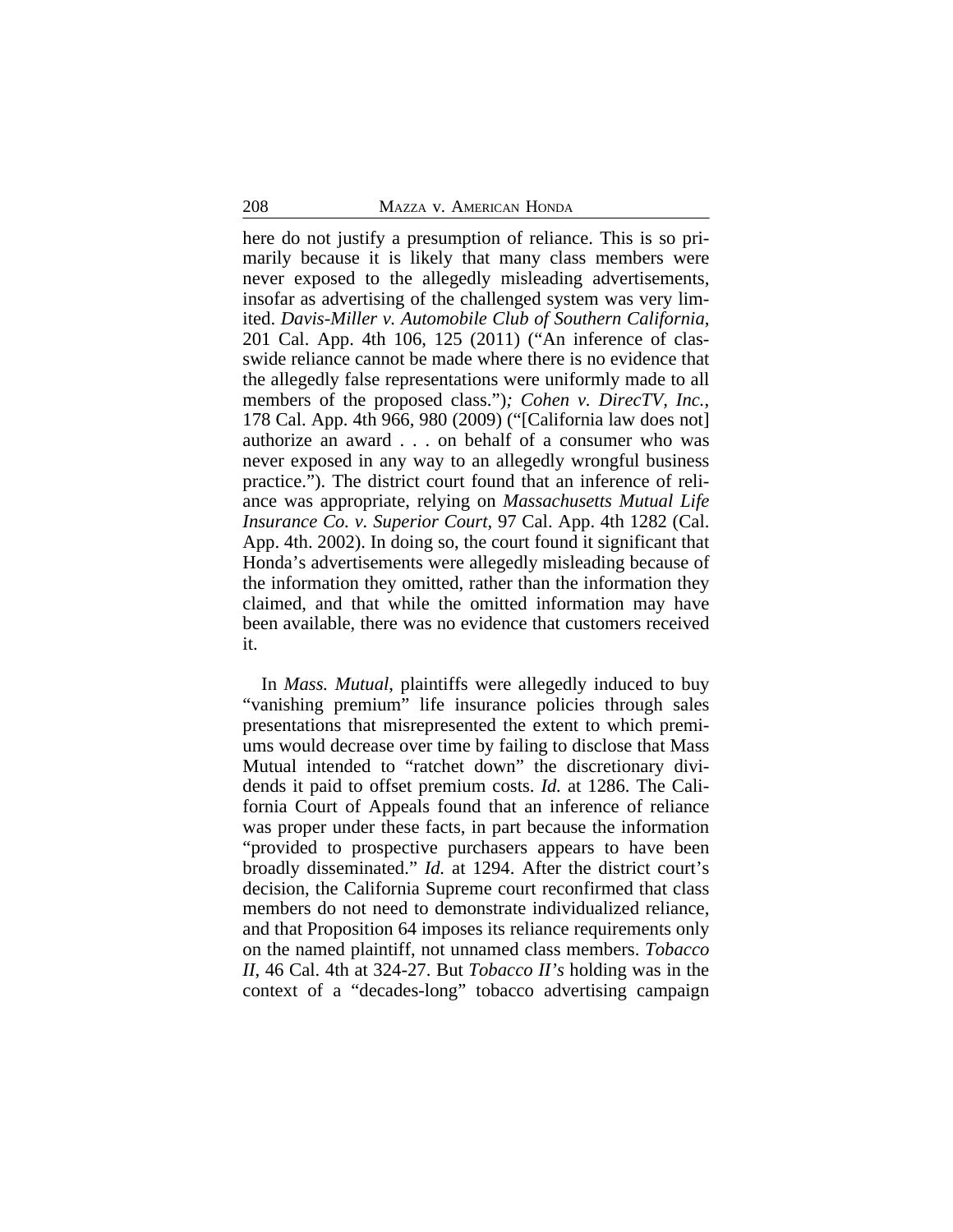where there was little doubt that almost every class member had been exposed to defendants' misleading statements, and defendants were not just denying the truth but representing the opposite.

Honda's product brochures and TV commercials fall short of the "extensive and long-term [fraudulent] advertising campaign" at issue in *Tobacco II*, 46 Cal. 4th at 328, and this difference is meaningful. And while Honda might have been more elaborate and diligent in disclosing the limitations of the CMBS system, its advertising materials do not deny that limitations exist. A presumption of reliance does not arise when class members "were exposed to quite disparate information from various representatives of the defendant." *See Stearns,* 655 F.3d at 1020 (9th Cir. 2011). California courts have recognized that *Tobacco II* does not allow "a consumer who was never exposed to an alleged false or misleading advertising . . . campaign" to recover damages under California's UCL. *Pfizer Inc. v. Superior Court*, 182 Cal. App. 4th 622, 632 (Cal. Ct. App. 2010); *Davis-Miller*, 201 Cal. App. 4th at 124-25. For everyone in the class to have been exposed to the omissions, as the dissent claims, it is necessary for everyone in the class to have viewed the allegedly misleading advertising. Here the limited scope of that advertising makes it unreasonable to assume that all class members viewed it. *Pfizer Inc.* 182 Cal. App. 4th at 633-34.

**[17]** In the absence of the kind of massive advertising campaign at issue in *Tobacco II*, the relevant class must be defined in such a way as to include only members who were exposed to advertising that is alleged to be materially misleading. The relevant class must also exclude those members who learned of the CMBS's allegedly omitted limitations before they purchased or leased the CMBS system. The district court certified a class that included all persons who purchased or leased an Acura RL with the CMBS between August 2005 and class certification. This class is overbroad. We vacate the class certification decision on this ground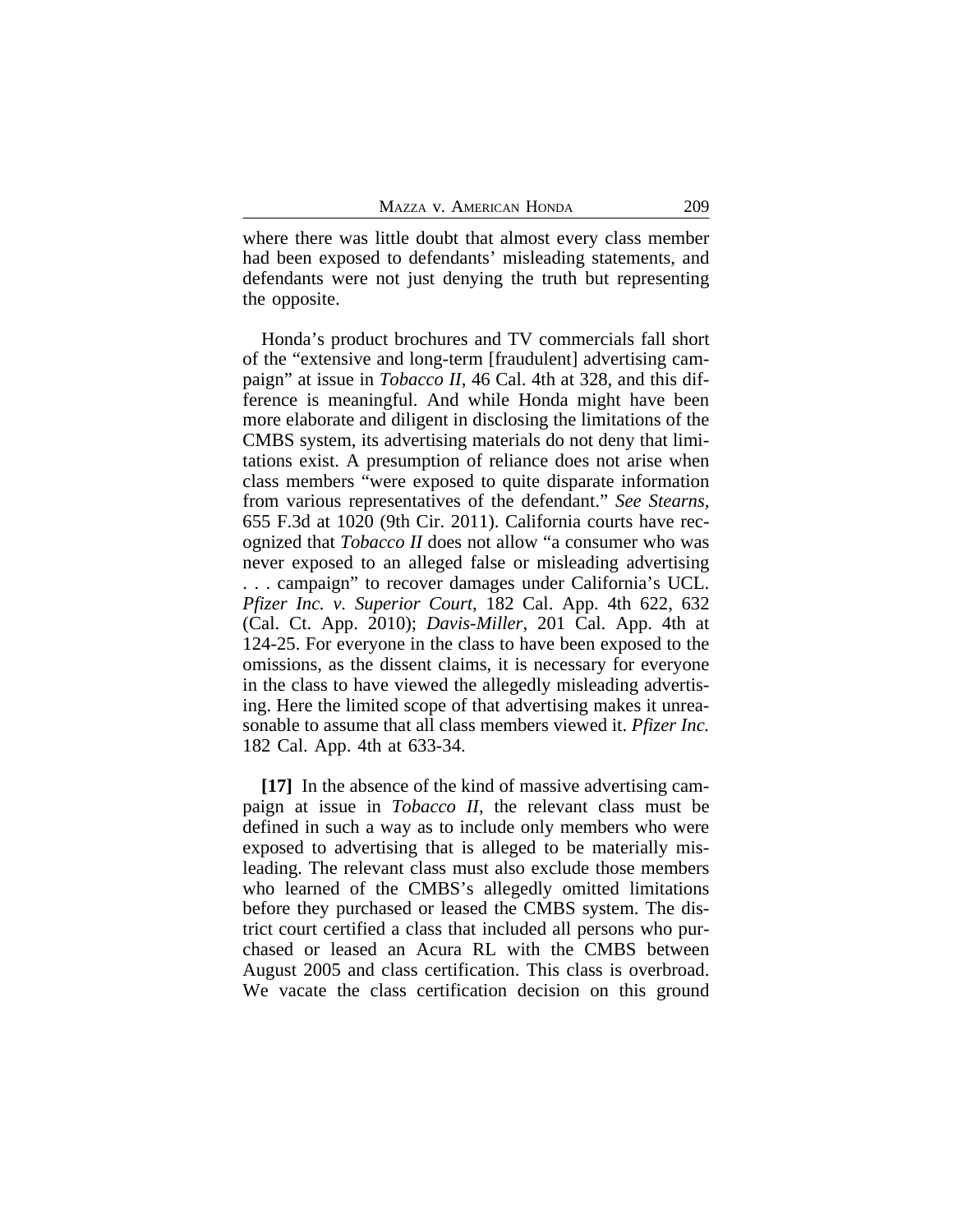because common questions of fact do not predominate where an individualized case must be made for each member showing reliance.

### **IV**

**[18]** Because the law of multiple jurisdictions applies here to any nationwide class of purchasers or lessees of Acuras including a CMBS system, variances in state law overwhelm common issues and preclude predominance for a single nationwide class. And even if the class was restricted only to those who purchased or leased their car in California, common issues of fact would not predominate in the class as currently defined because it almost certainly includes members who were not exposed to, and therefore could not have relied on, Honda's allegedly misleading advertising material. We vacate the district court's class certification and remand for further proceedings consistent with this opinion. As we make clear above, we express no opinion whether a differently defined class may meet the requirements of Federal Rule of Civil Procedure 23(b)(3).**<sup>4</sup>**

**The Order Granting Plaintiffs' Renewed Motion for Class Certification is VACATED and the matter is remanded for further proceedings consistent with this opinion.**

**<sup>4</sup>**A crucial difference between our views and those of the dissent concerns the importance of the individualized questions of law or fact over which any common questions must predominate. On reliance, the dissent gives inadequate weight to the fact that the Honda advertisements of the CMBS were limited in nature such that many class members were likely never exposed to them. On choice of law, the dissent gives inadequate weight to the differences in state consumer protection laws and the interests of each of our states in a federal system being able to have its own laws apply to purchases made by consumers within its borders. Finally, our opinion does not foreclose in an appropriate case the use of smaller statewide classes of those purchasing in a particular state, or the use of subclasses within a larger class.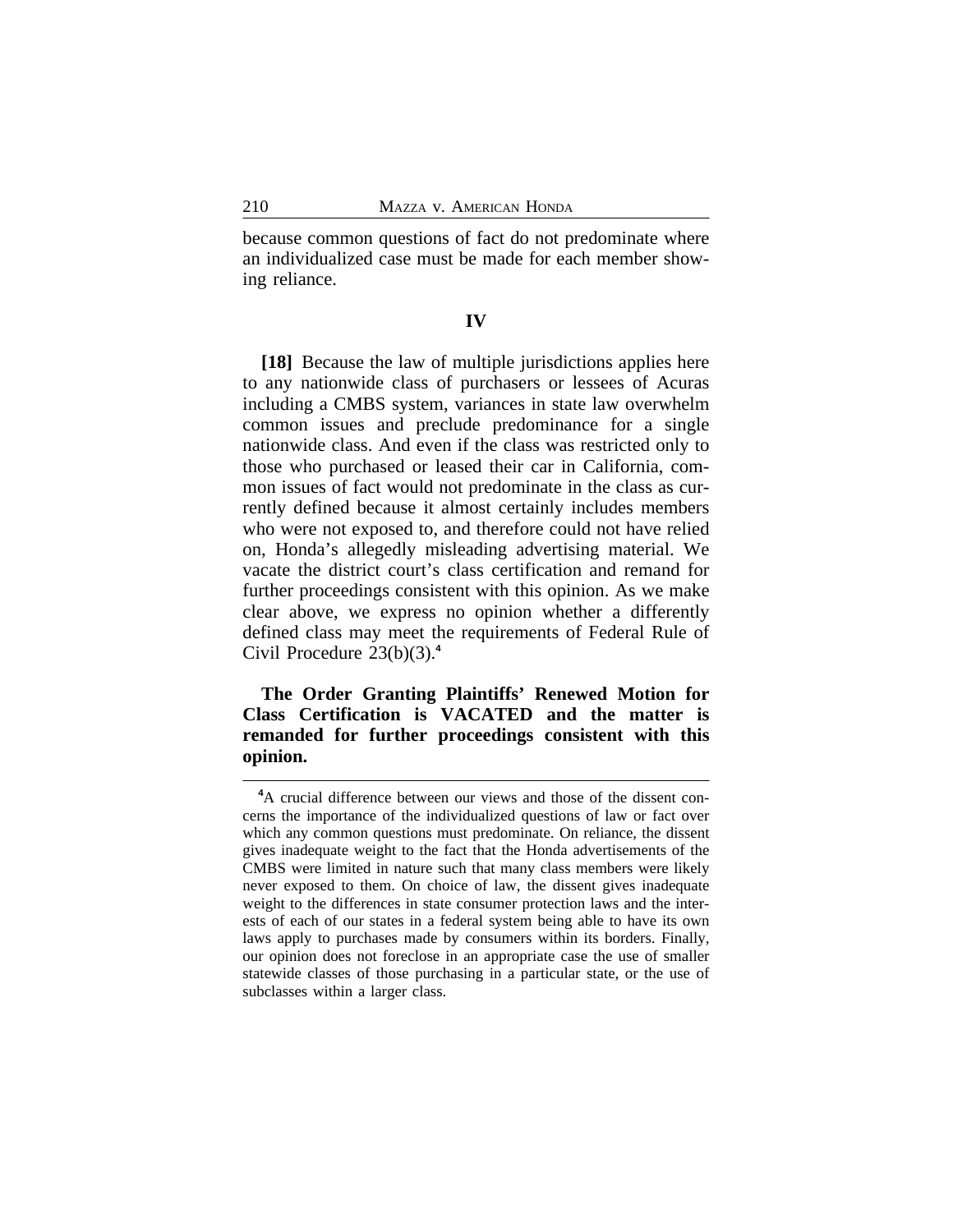#### D.W. NELSON, Senior Circuit Judge, dissenting:

I respectfully dissent. Because common factual and legal issues predominate, I would affirm the district court.

First, the majority holds that the facts do not justify a presumption of reliance. Majority Opinion at 207-210. I disagree. Both California's Consumer Legal Remedies Act and its Unfair Competition Law allow for a presumption of reliance. *Vasquez v. Superior Court*, 484 P.2d 964, 973 n.9 (Cal. 1971); *In re Tobacco II Cases*, 207 P.3d 20, 39-41 (Cal. 2009). The district court concluded correctly that the focus of the inquiry should not be on which class members saw the advertisements and relied on them. Rather, the broadly disseminated advertisements omitted potentially material information about the limitations of the CMBS system. *Mass. Mut. Life Ins. v. Superior Court*, 119 Cal. Rptr. 2d 190, 198 (2002). Appellees allege that everyone in the class was exposed to those omissions. While the omitted information may have been available to consumers from other sources, Honda has not shown that consumers actually received the information prior to purchase. *Mass. Mut.,* 119 Cal. Rptr. 2d at 198-99 (2002); *see also Occidental Land, Inc. v. Sup. Ct.*, 556 P.2d 750, 754 (Cal. 1976) ("[A]n inference of reliance arises if a material false representation was made to persons whose acts thereafter were consistent with reliance upon the representation."). Plaintiffs have alleged that the named plaintiffs and class members would not have paid for the CMBS system had Honda disclosed the omitted information. The district court correctly imputed reliance to the class.

Next, I concur with the majority that Honda has sufficient contacts with California to satisfy constitutional concerns. *Allstate Ins. Co. v. Hague*, 449 U.S. 302, 310-11 (1981); *Wershba v. Apple Computer, Inc.*, 110 Cal. Rptr. 2d 145, 159 (Cal. Ct. App. 2001). Honda, a California corporation, has made Torrance, California its principal place of business and its corporate headquarters for sales, marketing, research and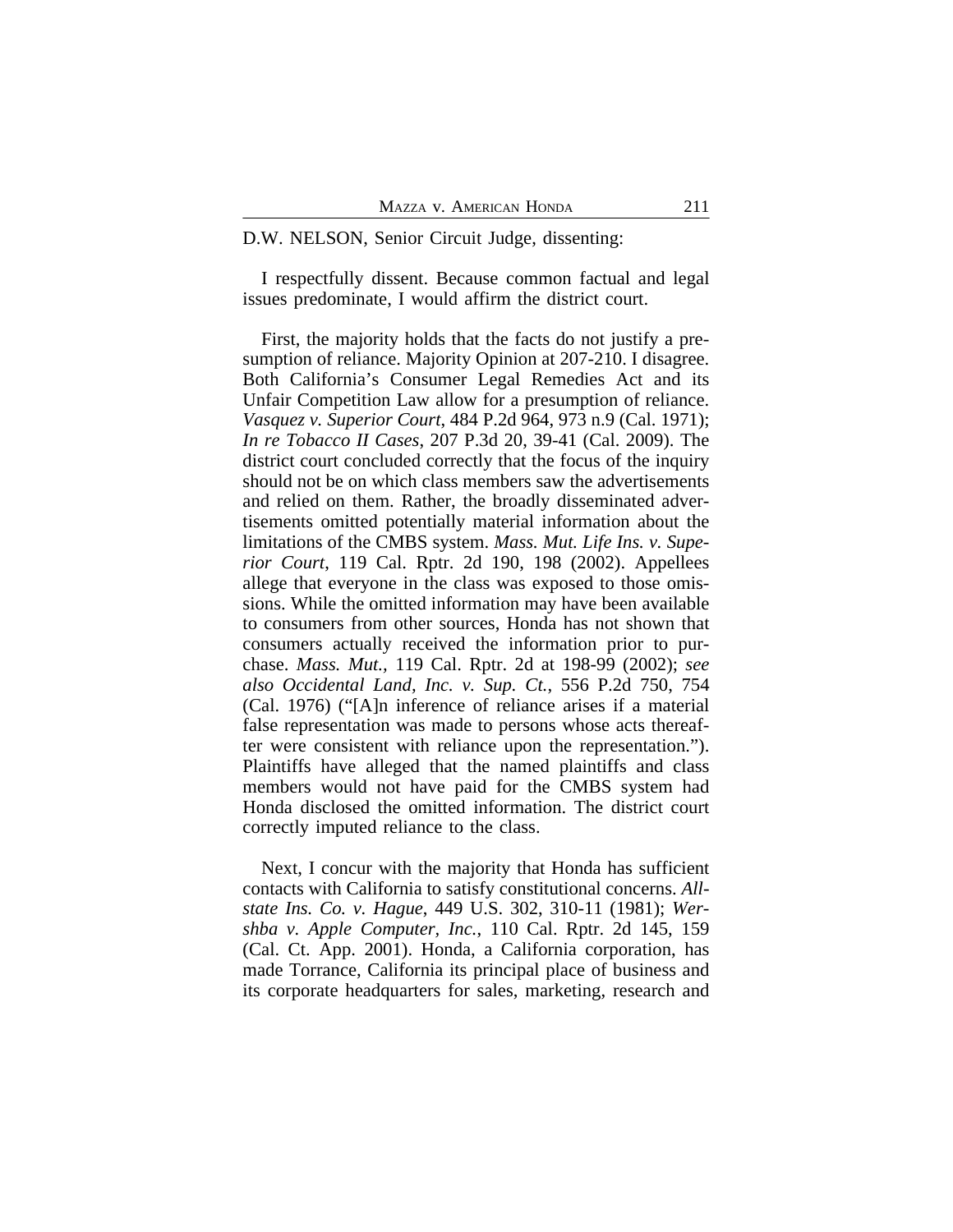development. Honda hired an advertising agency in Santa Monica, California to create print, radio and television ads for the CMBS system and an advertising agency in Culver City, California for its internet-based ads.

I disagree, however, with the majority's choice of law analysis pursuant to California's three-step governmental interest test. *McCann v. Foster Wheeler LLC*, 225 P.3d 516, 527 (Cal. 2010). First, the majority concludes that material differences exist between California law and that of the 43 jurisdictions in which class members reside. Majority Opinion at 201-202. I find only one potentially material difference: Louisiana, Georgia, Mississippi, Kentucky, Virginia and Alabama prohibit class actions that allege unfair trade practices under state law. La. Rev. Stat. Ann. § 51:1409(A) (2008); Ga. Code Ann. § 10-1-399(a); Miss. Code Ann. § 75-24-15(4) (West 2007); *Arnold v. Microsoft Corp.*, No. 00 Cv. 123, 2001 WL 193765, at \*6 (Ky. Cir. Ct. July 21, 2000); Va. Code Ann. § 59.1-204; Ala. Code § 8-19-10(f) (1981). Because California contemplates such class actions, I must consider next whether each of these states has an interest in applying its laws to this litigation. *McCann*, 225 P.3d at 527. They do not.

The majority holds that applying California law to a nationwide class would discount each state's interest in achieving an optimal balance between consumer protection and business friendliness. Majority Opinion at 202-204. But pro-business legislation does not speak to the *specific* interest states have in imposing their laws on this litigation. Honda has not shown how a state's general interest in prohibiting class actions brought under its own consumer protection laws translates into an interest in having its laws apply to *this* litigation. Unmistakably, California has a keen interest in deterring California corporations, with their principal places of business in California, from engaging in tortious conduct within the state. *Clothesrigger, Inc. v. GTE Corp.*, 236 Cal. Rptr. 605, 609 (Cal. Ct. App. 1987) ("California's interest in deterring fraudulent conduct by businesses headquartered within its borders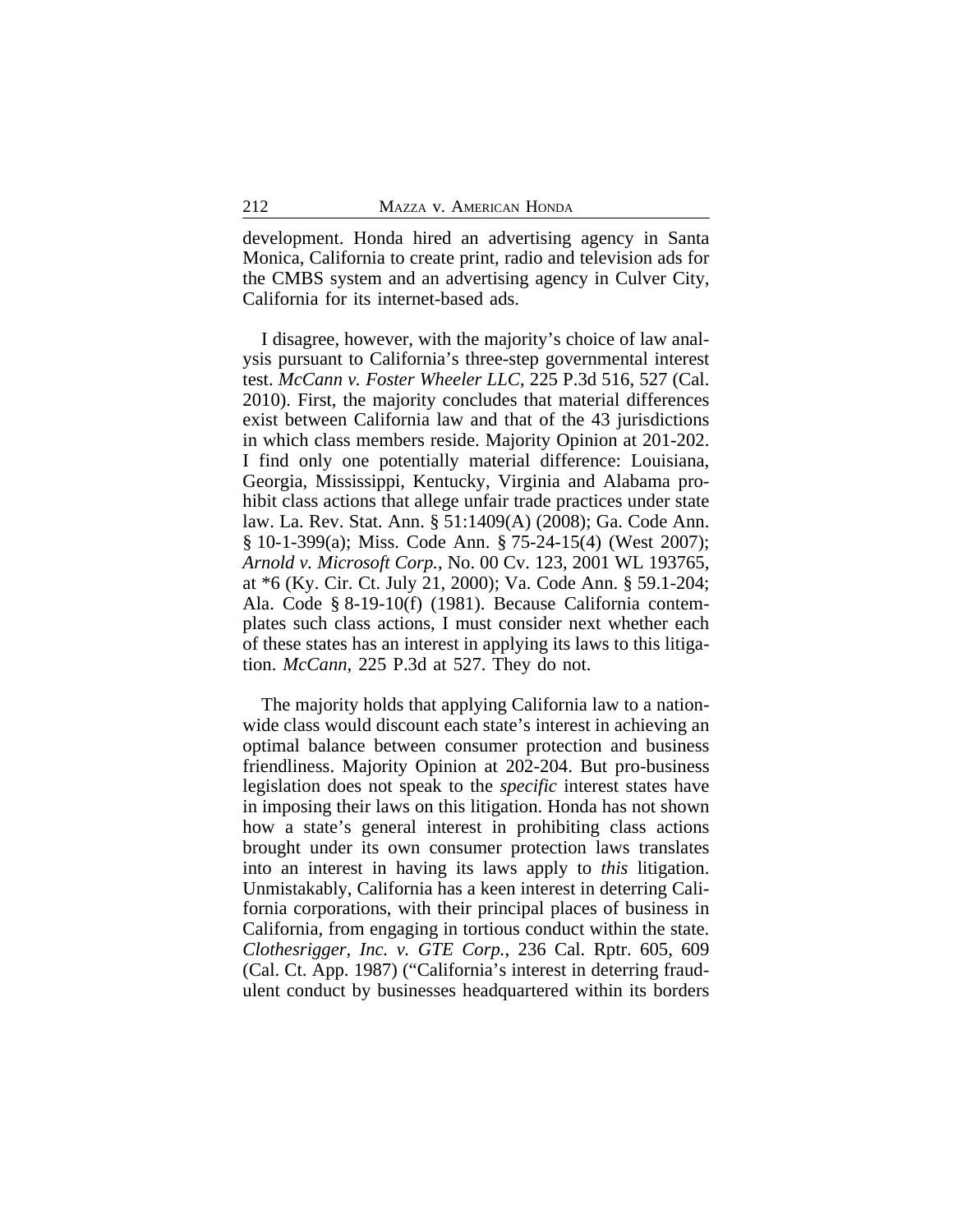and protecting consumers from fraudulent misrepresentations emanating from California would override any possible interest of any other state in application of its own laws to its residents' claims.").

In assessing "which state's interests would be more impaired if its policy were subordinated to the policy of the other state," *Clothesrigger*, 236 Cal. Rptr. at 609, the majority concludes both that applying California law would impair foreign states' ability to foster commerce and that California has an attenuated interest in applying its law to nonresidents, Majority Opinion at 204-206. I strongly disagree. Each state with a material conflict has an interest in having its consumer protection laws apply to transactions taking place within that state's borders. However, California's interest would be most significantly impaired if its laws were not applied to this litigation. Honda is incorporated and headquartered in California; the advertisements at issue emanated from the state. California has a compelling interest in regulating the conduct of corporations operating within the state and availing themselves of the state's privileges. *Clothesrigger*, 236 Cal. Rptr. at 614; *Wershba*, 110 Cal. Rptr. 2d at 159 (noting that California Business and Professions Code Section 17500 addresses deception of nonresident class members deceived by representations disseminated from California).

Thus, California law should govern. In fact, California courts themselves have held that "a California court may properly apply the same California statutes at issue here to non-California members of a nationwide class where the defendant is a California corporation and some or all of the challenged conduct emanates from California." *Wershba*, 110 Cal. Rptr. 2d at 160; *see also Clothesrigger*, 236 Cal. Rptr. at 615-16 (applying California law to nationwide class).

The majority's holding will prove devastating to consumers. Individual claimants will not bring actions to recover the \$4,000 paid for the CMBS systems. Even if consumers did